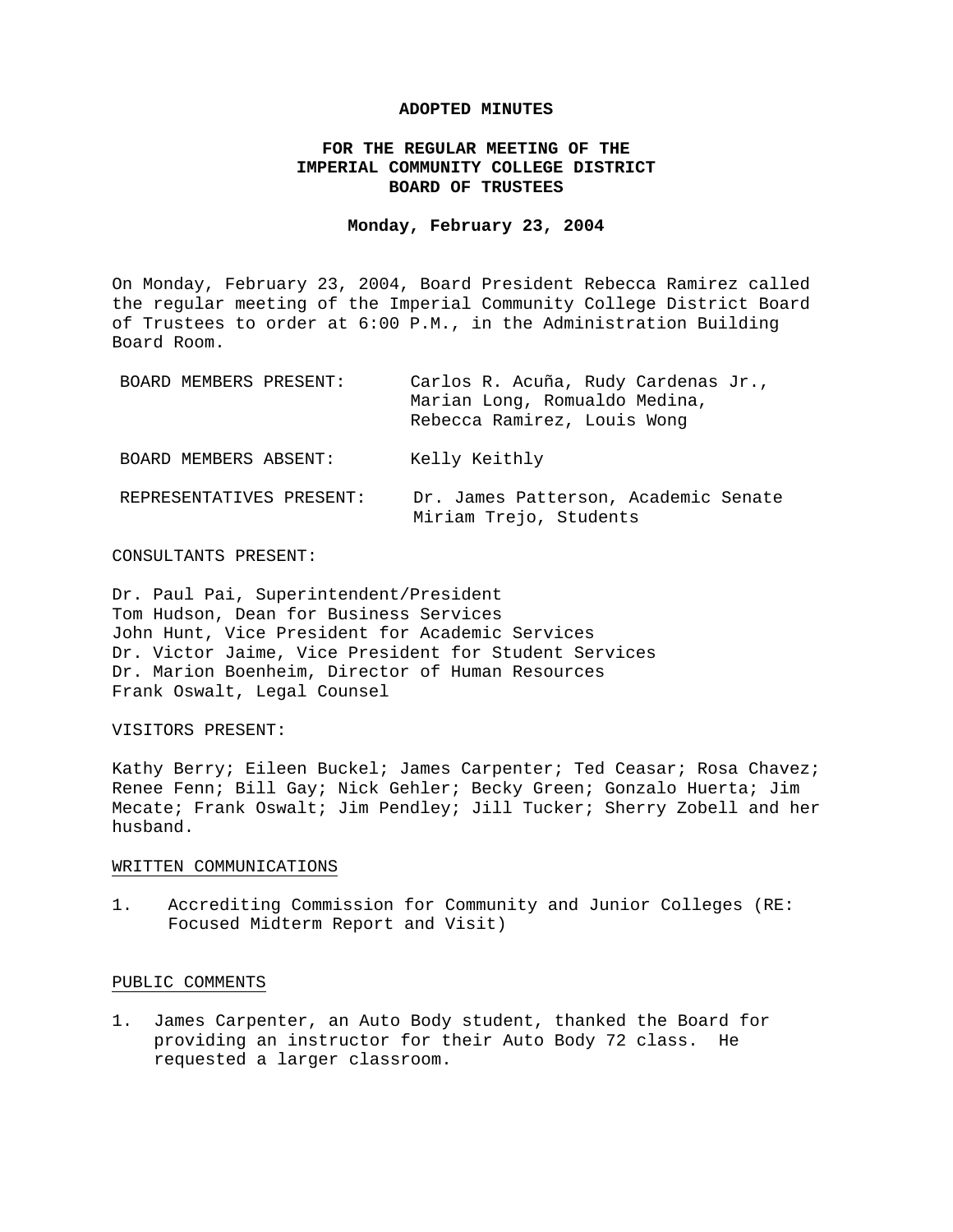#### EMPLOYEE OF THE MONTH PRESENTATION

John Hunt congratulated and presented Sherry Zobell, Assistant Professor of Mathematics, with the Employee of the Month Award for February. Her nominator stated the following:

Sherry Zobell developed a spreadsheet grading and roster program for use by faculty that replicates the forms used by the Registrar. She has presented several workshops to help faculty learn to use the program and has updated it to make it even easier to use. It's wonderful to use and saves incredible amounts of time.

### RECOGNITION OF IVC ATHLETES

Jim Mecate congratulated the Men's and Women's Basketball Teams and players of the week that had been highlighted in the Imperial Valley Press.

Nick Gehler, Men's Basketball Coach, introduced T.J. Adams who made First Team All Conference, and Frankie Calles and John Sturgill who received Honorable Mention recognition.

Jill Tucker, Women's Basketball Coach, introduced Erica Gordian, Lizeth Lopez and Sophia Perez who all made the First Team All Conference Team. Also, Lizeth Lopez was named the Most Valuable Player of the Pacific Coast Conference. For the first time in IVC's history the Women's team won a Pacific Coast Conference championship and earned a playoff spot in the state tournament.

### SDICCCA ALLIANCE MEETING

Marian Long attended the SDICCCA Alliance meeting held in San Diego on February 2, 2004. The following information was presented:

- The Under-Funded District Caucus met on January 25, in Sacramento, which had 65 attendees from 30 districts. The group reached the following conclusions:
	- 1. Send a thank you letter to the Governor for recognizing the disparity in funding and providing \$80 million for equalization in his January budget.
	- 2. Support Proposition 57, the \$15 billion Economic Recovery Act, along with Proposition 58.
- The Governor proposes \$80 million for equalization on a full-time equivalent student basis as the first down payment on the \$240 million that is needed.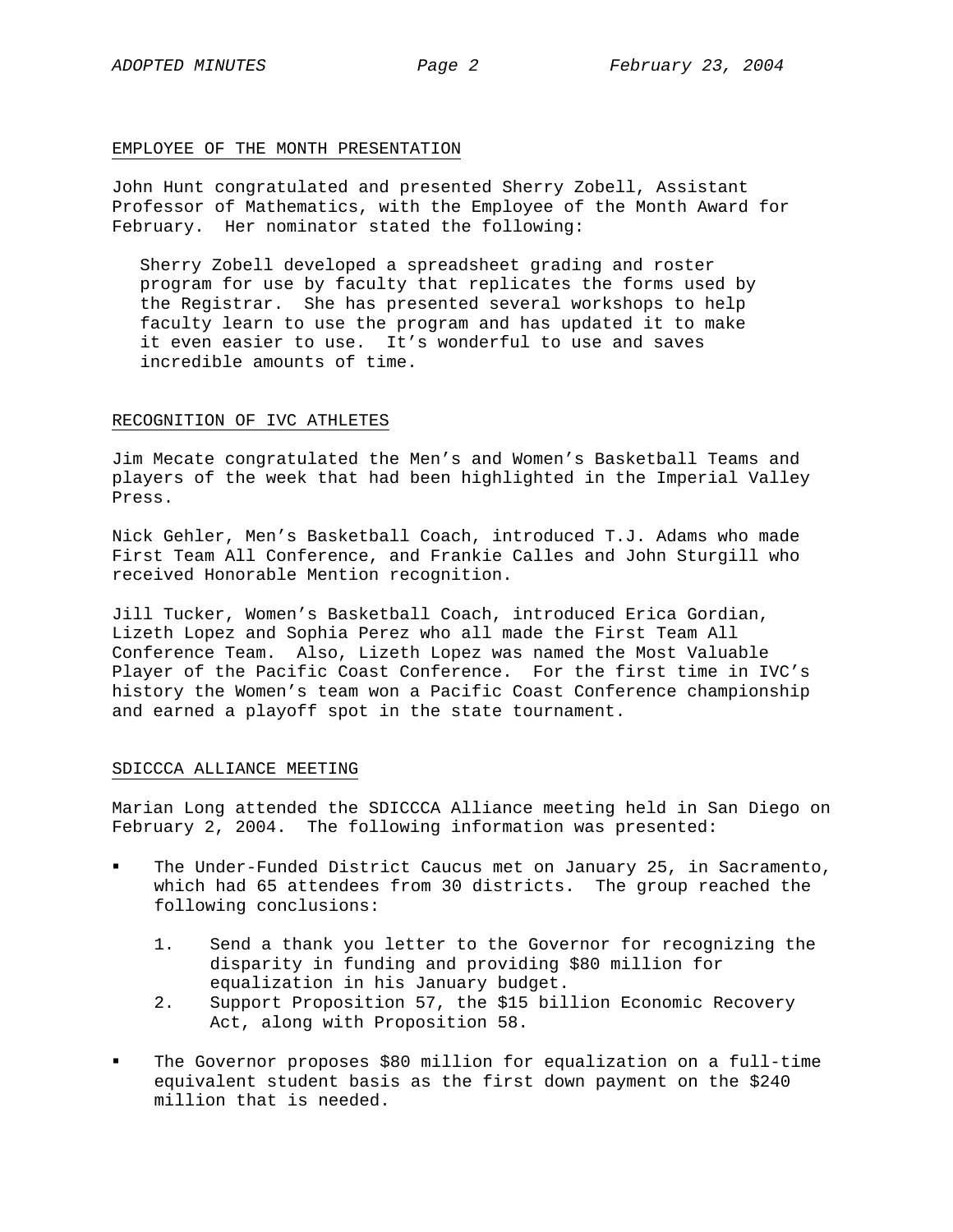The Community College League of California has taken the leadership role in developing a proposal to address equalization, growth and noncredit on a long-term basis. CCLC has recognized that the current funding formula, known as program-based funding, has not been used successfully to determine the level of funding needed and has only been used to allocate funds. CCLC states that after twelve years, the level of funding varies from district to district and a new funding formula should be considered.

#### ASSOCIATED STUDENT GOVERNMENT UPDATE

ASG President, Miriam Trejo, reported the following:

- Sweetheart elections took place on February 9-10.
- Sweetheart Coronation took place at half time. Frankie Calles was elected King, and Alisha Summers was elected Queen.
- As part of the Black History Month Celebration, Keith Knight, Cartoonist, spoke of inequalities with African Americans and stereotypes.
- The Mascot competition is well underway, and several entries have been submitted.

#### ACADEMIC SENATE UPDATE

Academic Senate President Dr. James Patterson, reported the following:

- The Senate met on February 4 and 18, and held an election on February 10. Updates to the bylaws were approved, and three faculty members were elected to serve three-year at-large Senate terms: Olga Artechi, Tim Gilbertson, and Suzanne Gretz.
- The Senate reviewed the Education Code relating to the four-year probation period for tenure-track faculty. The current District policy and procedures do not align with Education Code, and the Senate will recommend changes.
- The Senate passed a resolution in support for Proposition 57, the Economic Recovery Act, and support for Proposition 58, the California Balanced Budget Act.
- The Senate is moving forward on establishing a Senate Website.
- The Senate has a subcommittee currently working on language to change the adjunct faculty compensation from "per hour" to per class." The initial recommendation came from the Director of Human Resources as a way of streamlining the paperwork and providing equity in pay.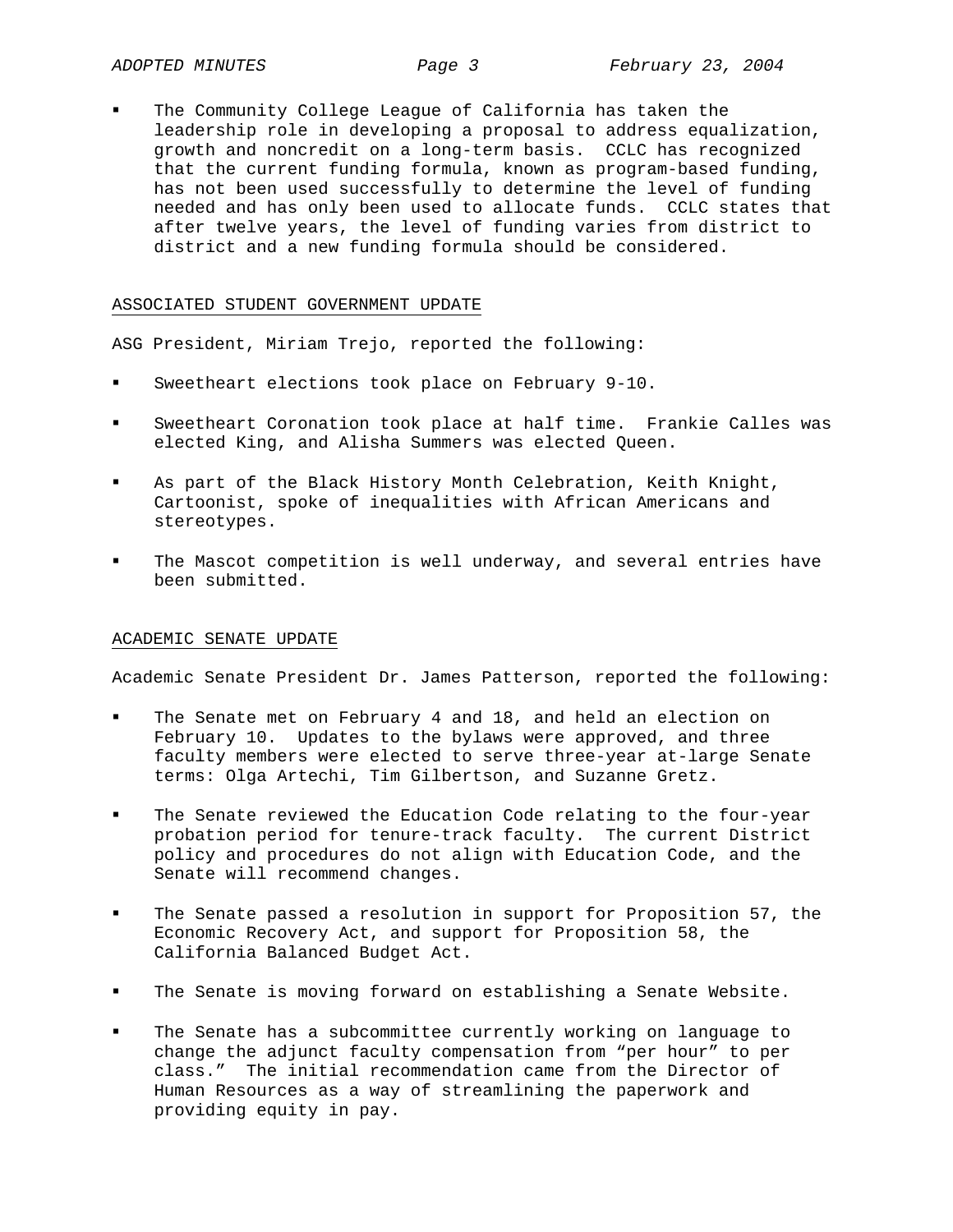#### PRESIDENT'S UPDATE

Dr. Pai reported the following:

- CEOCCC Statewide meeting took place on February 18, at the Los Angeles Airport Marriott Hotel. Advocacy priorities include: (1) Support Propositions 55 (Education Facilities Bond), Proposition 57 (Governor's Economic Recovery Bond), and Proposition 58 (Balanced Budget Requirement). (2) The community college system should work internally to develop a common budget package and advocacy strategy. (3) The community college system should seek agreement on a fair Proposition 98 split, essential funding issues such as the property tax backfill, and reform of the community college allocation mechanism to tackle equalization, enrollment growth and noncredit inequities.
- On February 16, 17, 23, and 24, 2004 a current and potential bus riders survey was conducted. The survey results will be shared with the Imperial Valley Association of Governments.
- The IVC Midwinter Fair Booth is halfway completed in both staffing and set-up. Everyone was encouraged to participate during February 27 through March 7. Ted Ceasar is chairing the coordination of this year's booth with the assistance of Bill Gay, Gene Hill, Gonzalo Huerta and Lenny Fabian.
- The North End Showcase will take place on March 10, 2004 from 12:00 P.M. to 7:00 P.M. at Calipatria's Radamacher Park. Student Coordinator, Ivette Saldana, and Workforce Development Director Lenny Fabian are assisting in the coordination of the event.
- Dr. Victor Jaime will chair the Hiring/Screening Committee for the position of Vice President for Academic Services.
- The Title V grant, called ACCESO (Accessing Community College Education by Strengthening Outreach), was submitted. This is a \$2.73 million five-year grant proposal seeking to increase the capacity of IVC to offer distance-learning courses to students.
- The College Council has recommended that the Vision 2006 Goals and Objectives be submitted to the Board for approval. The Visioning Taskforce, made up of 25 staff and 25 community representatives, developed the Goals and Objectives on February 10 and 12, 2004. The visioning process is being recognized nationally, and Dr. Pai and Dr. Jaime have been invited to the American Association of Community Colleges Convention to present the concept on April 26 in Minneapolis.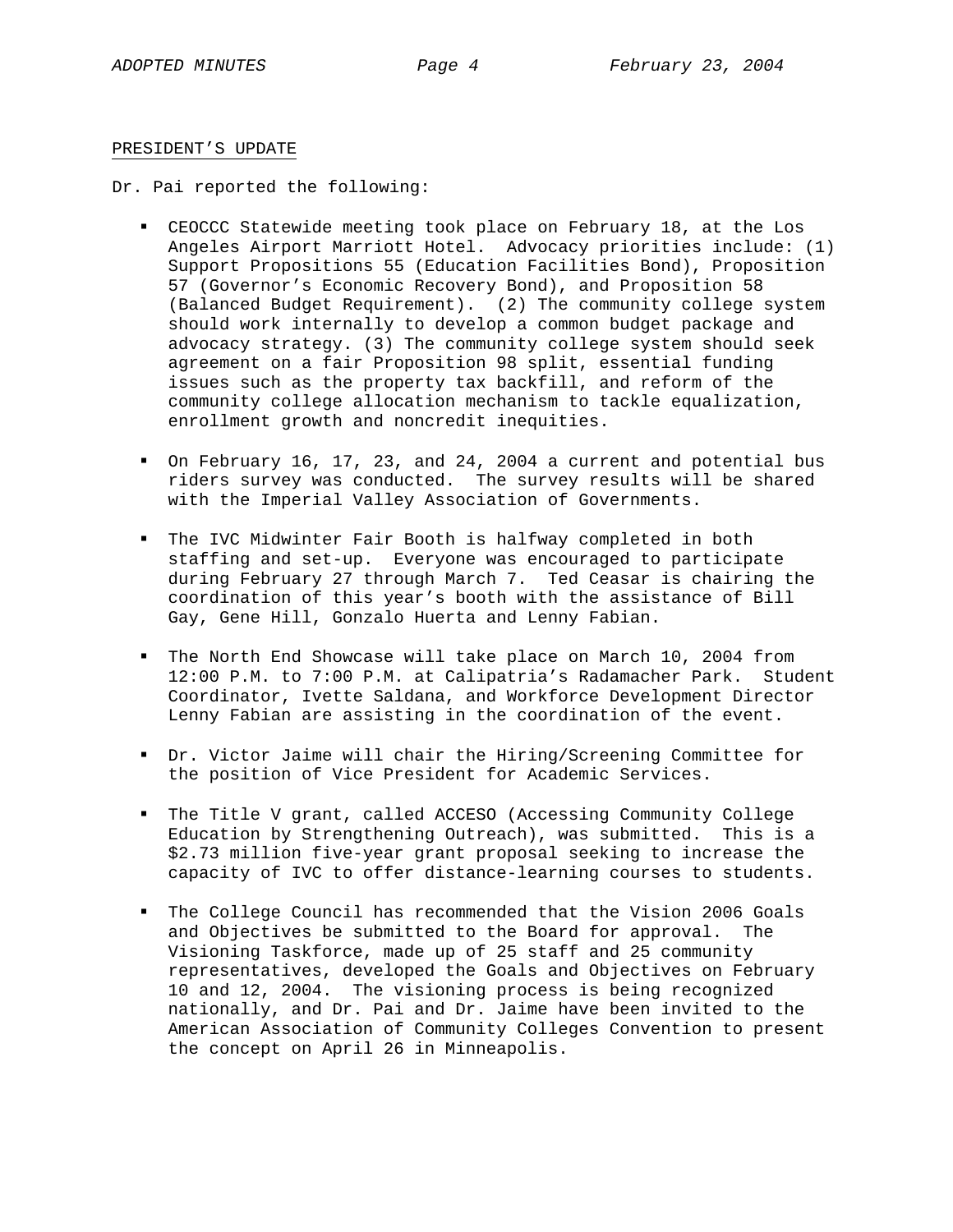M/S/C Cardenas/Acuña to approve the Minutes dated January 28, 2004.

M/S/C Cardenas/Wong Resolution No. 12892: **BOARD MEETING DAY CHANGE**

BE IT RESOLVED that the Board approves holding its regular monthly Board meetings on the THIRD TUESDAY of every month beginning on March 16, 2004.

M/S/C Cardenas/Acuña Resolution No. 12893: **PURCHASE ORDERS**

BE IT RESOLVED that the issuance of current year Purchase Order Nos. 1000003 through 10000069,and P4050001 through P4050069, inclusive are approved.

M/S/C Cardenas/Acuña Resolution No. 12894: **PAYROLL WARRANT ORDERS**

BE IT RESOLVED that Payroll Warrant Order No. 13 in the amount of \$130,963.74 and Warrant Order No. 14 in the amount of \$1,358,583.81 be ratified.

M/S/C Cardenas/Acuña Resolution No. 12895: **COMMERCIAL WARRANT ORDERS**

BE IT RESOLVED that Commercial Warrant Orders on the General Fund be ratified as follows:

> 25 in the amount of \$68,865.15 26 in the amount of \$352,134.84 27 in the amount of \$126,501.32

M/S/C Cardenas/Acuña Resolution No. 12896: **QUARTERLY INVESTMENT REPORT** 

WHEREAS effective January 1, 1996, Government Code Section 53646 requires that the chief business officer submit a quarterly report to the governing board including the type of investment, issuer, date of maturity, par and dollar amount invested in all securities, and investments and monies held by the District; and

WHEREAS all investments of the Imperial Community College District are on deposit with the Treasurer of the County of Imperial.

NOW, THEREFORE, BE IT RESOLVED that the Board accepts the quarterly report dated December 31, 2003, for funds invested with the Imperial County Treasurer.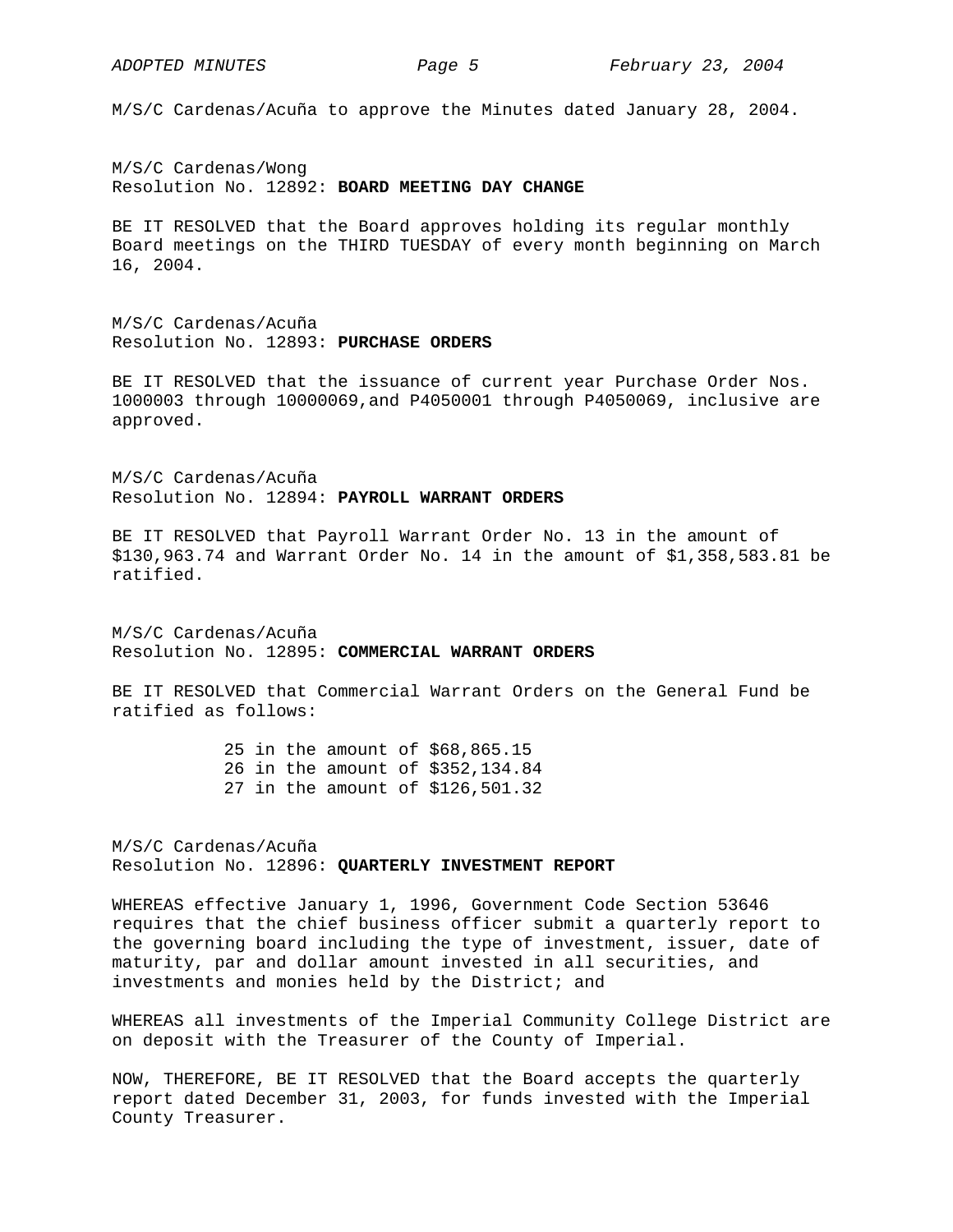M/S/C Cardenas/Wong Resolution No. 12897: **2004-2007 MASTER PLAN GOALS** 

BE IT RESOLVED that the Board approves the following 2004-2007 Master Plan Goals as developed by the Vision 2006 Taskforce on February 10 and 12, 2004, and recommended for adoption by the College Council on February 23, 2004:

# **GOAL "A" SCIENCE & TECHNOLOGY BUILDING**

Create a modern comprehensive Science and Technology Center.

- Complete a Facility Needs Assessment during Spring 2004.
- Conduct a Community Survey to determine support level for a General Obligation Bond issue during Spring 2004.
- Board decision on a General Obligation Bond during Spring 2004.
- When General Obligation Bond issue is decided, campaign will take place in May-October 2004 for the November 2004 election.
- Develop and release a Request for Proposals (RFP) to secure the most qualified architectural/engineering/building contractor firms to design and construct the building.
- The construction of the Center will start during 2005-2006.
- Staffing and operation of programs and services will begin during 2006-2007.

# **GOAL "B" DISTANCE LEARNING**

Develop a Distance Learning Center that provides faculty and curriculum development for online, interactive TV and hybrid courses to reach students whose access are hindered by factors such as distance, disability, scheduling, preference of learning style, etc.

## **GOAL "C" EXPAND CAREER/TECHNICAL INSTRUCTIONAL PROGRAMS**

IVC will respond to community needs that address our evolving economic diversification.

- Four new programs will be developed by Fall 2005.
- Tie in with Labor Unions to provide vocational training.
- Develop collaboration with high schools regarding vocational education.
- Development and expansion of continuing/non-credit education.
- Work with Imperial County, cities, and Imperial County Office of Education to develop a public/government channel for Imperial County.
- Address public perception gap.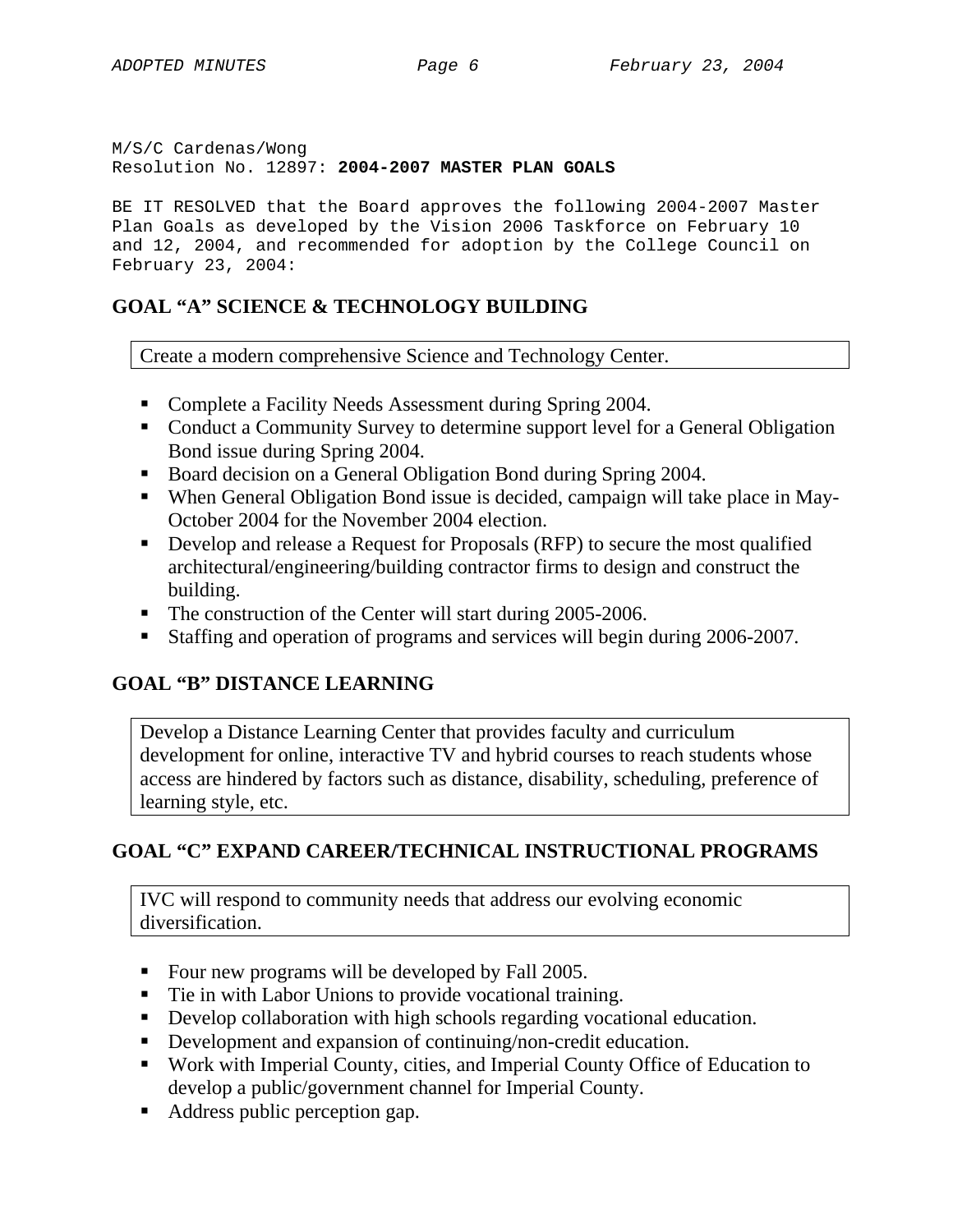## **GOAL "D" FACILITY PLAN**

### Develop a long-term facility plan.

- Complete a ten-year enrollment forecast and maintenance survey during 2003-2004.
- Complete facility modernization survey especially for Science/Technology during 2003-2004.
- Determine Long Range Plan funding alternatives and secure funding for Science/Technology Building during 2004-2005.
- **Merge Long Range Plan with College Master Plan during 2004-2005.**
- Complete Long Range Comprehensive Financial Plan during 2004-2005.
- Market the Facility Plan to the community with town hall meetings and a published annual report.

# **GOAL "E" CLASS SCHEDULING**

Develop, implement and manage six day per week balanced class schedule applicable district-wide to meet the needs of our community.

- Use external instructional sites throughout Imperial County.
- Develop and implement a Fast Track weekend college.
- Expand Math and English course offerings based on demand.
- **Provide lead-time for counselors' input to affect class scheduling to facilitate** completion of program.
- Examine attrition and provide more accurate placement and retention strategies.

### **GOAL "F" GIVE IMPERIAL COUNTY RESIDENTS REGISTRATION PRIORITY AND INCREASE INTERNAL EFFECTIVENESS**

Give Imperial County high school graduates "primary" and residents "secondary" priority at the entry freshmen level. For those who are ready for college level courses, a full-time program is offered to graduate in two years, or four to six semesters depending on major preparation requirements.

- Develop the program in 2004-2005.
- Offer a Fast Track Pilot Program during Fall 2004.
- In conjunction with the Fast Track Pilot Program, publicize the fact that priority is given to County high school graduates and residents.
- **Engage Banner to validate enrollment during Spring 2005.**
- Review and revise registration priority annually in the Spring.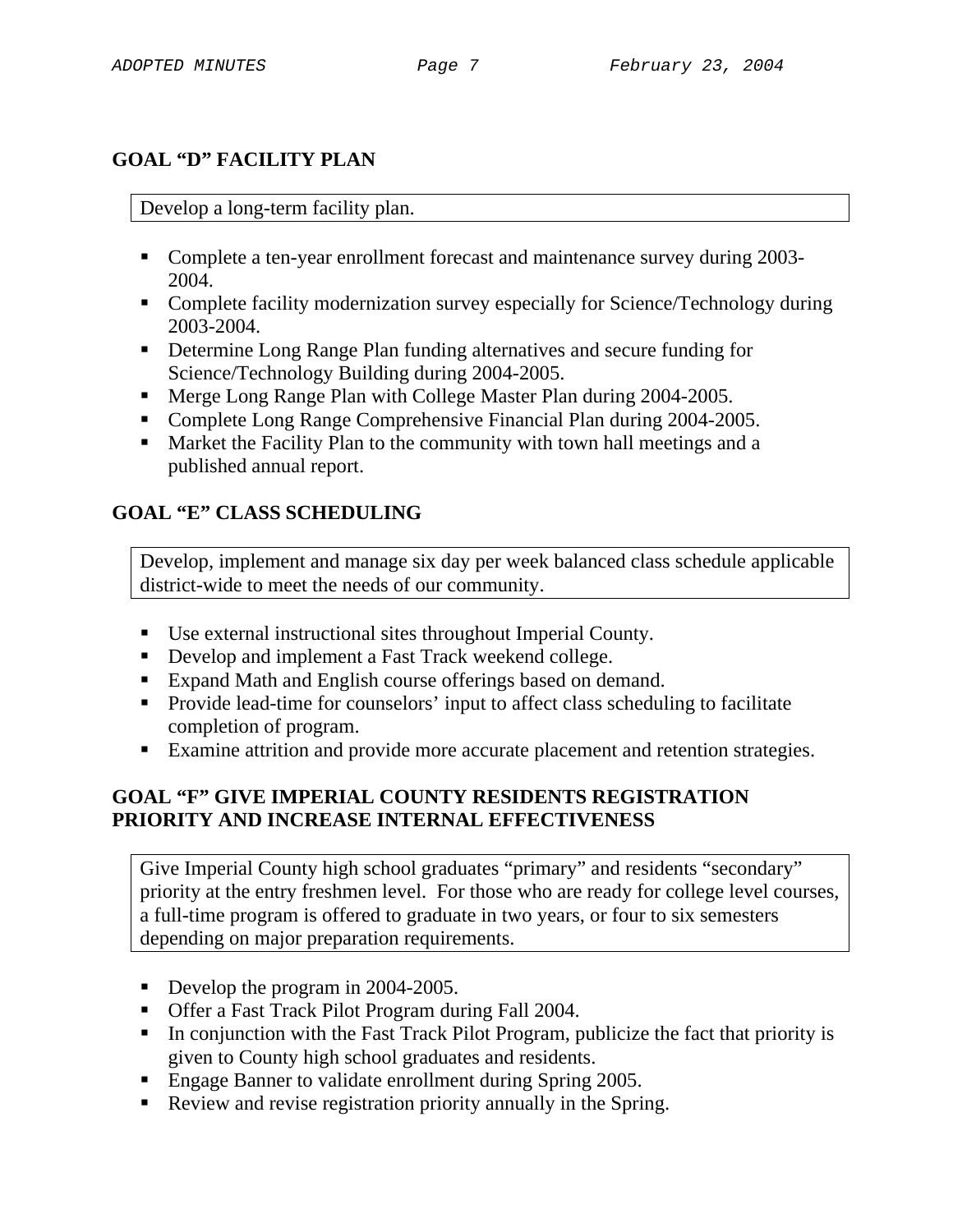- **Implement Web Admission Registration during Spring 2005.**
- Survey student demands for technology accessibility, classes and schedules.
- Survey current and prospective students biannually beginning 2004-2005 to determine the needs for a six-day week balanced schedule (8:00 A.M. to 10:00 P.M. – including Distance Learning: Online and Interactive TV)

# **GOAL "G" RECRUITMENT AND COMMUNITY RELATIONSHIP**

Implement community involvement by IVC.

- Survey faculty about their community involvement during Spring 2004.
- Give faculty credit for participation on community committees/organizations.
- Administration should deal with transportation issues.
- Administration should address P-16.
- Develop with SDSU cooperation and joint programs.
- The Public Relations Plan should address misperceptions in the community.
- Develop a student mentor program for elementary schools.
- Expand the work experience program.
- Develop a District-wide alumni association.
- **Institute an alumni publication.**

M/S/C Wong/Long Resolution No. 12898: **AUDIT** 

BE IT RESOLVED that the Board approves the Imperial Community College District Auditor's Report for the year ending June 30, 2003, as prepared by Wilkinson and Hadley, Certified Public Accountants.

M/S/C Long/Wong Resolution No. 12899: **BUDGET CHANGES**

WHEREAS, the California Code of Regulations, Title V, Sections 58307 and 58308, and the Community College Budget and Accounting Manual require the Board of Trustees to adopt the annual District budget by resolution, and to approve any changes to that budget by resolution.

BE IT NOW RESOLVED that budget changes J4050004 through J4050078 be approved.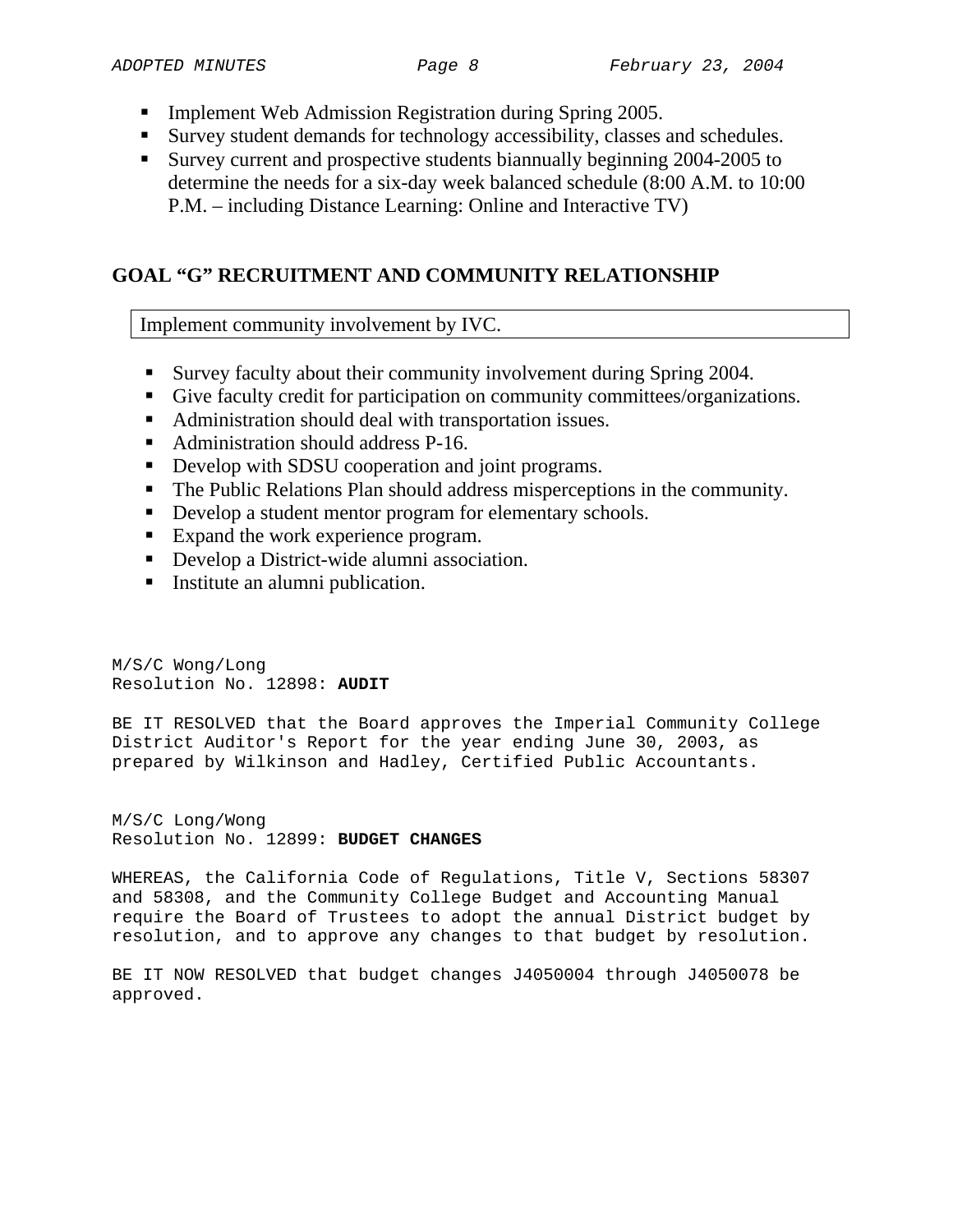M/S/C Medina/Cardenas Resolution No. 12900: **NAMING DSP&S: WENDRICK ACCESS CENTER** 

WHEREAS, Mel Wendrick was hired in 1973 as the first Director of the Physically Limited Program (name changed later to Disabled Student Programs and Services) at Imperial Valley College, and held that position for 26 years until his retirement in 1999;

WHEREAS, Mel Wendrick was instrumental in making the Imperial Valley College campus accessible to students with disabilities;

WHEREAS, Mel Wendrick was prominent in the community in advocating for access for people with disabilities.

NOW, THEREFORE, BE IT RESOLVED that the Board approves the naming of the Disabled Student Programs and Services office the Mel Wendrick Access Center, if appropriate.

M/S/C Cardenas/Acuña Resolution No. 12901: **SDICCCA LEARNING RESOURCES COOPERATIVE JOINT POWERS AGREEMENT**

WHEREAS, Imperial Valley College has been a member of the San Diego and Imperial Counties Community Colleges Association Learning Resources Cooperative Joint Powers Agreement since 1981; and

WHEREAS, the Agreement enables all the colleges in the Consortium to purchase and share media materials and services for a fee based on their spring census FTES enrollment; and

WHEREAS, the Agreement has been updated for clarity and consistency and to give the colleges more flexibility in the use of funds carried over from one fiscal year to the next.

NOW, THEREFORE, BE IT RESOLVED that the Board of Trustees of the Imperial Community College District approves the changes to the Joint Powers Agreement on the recommendation of the Vice President for Academic Services and the Superintendent/President.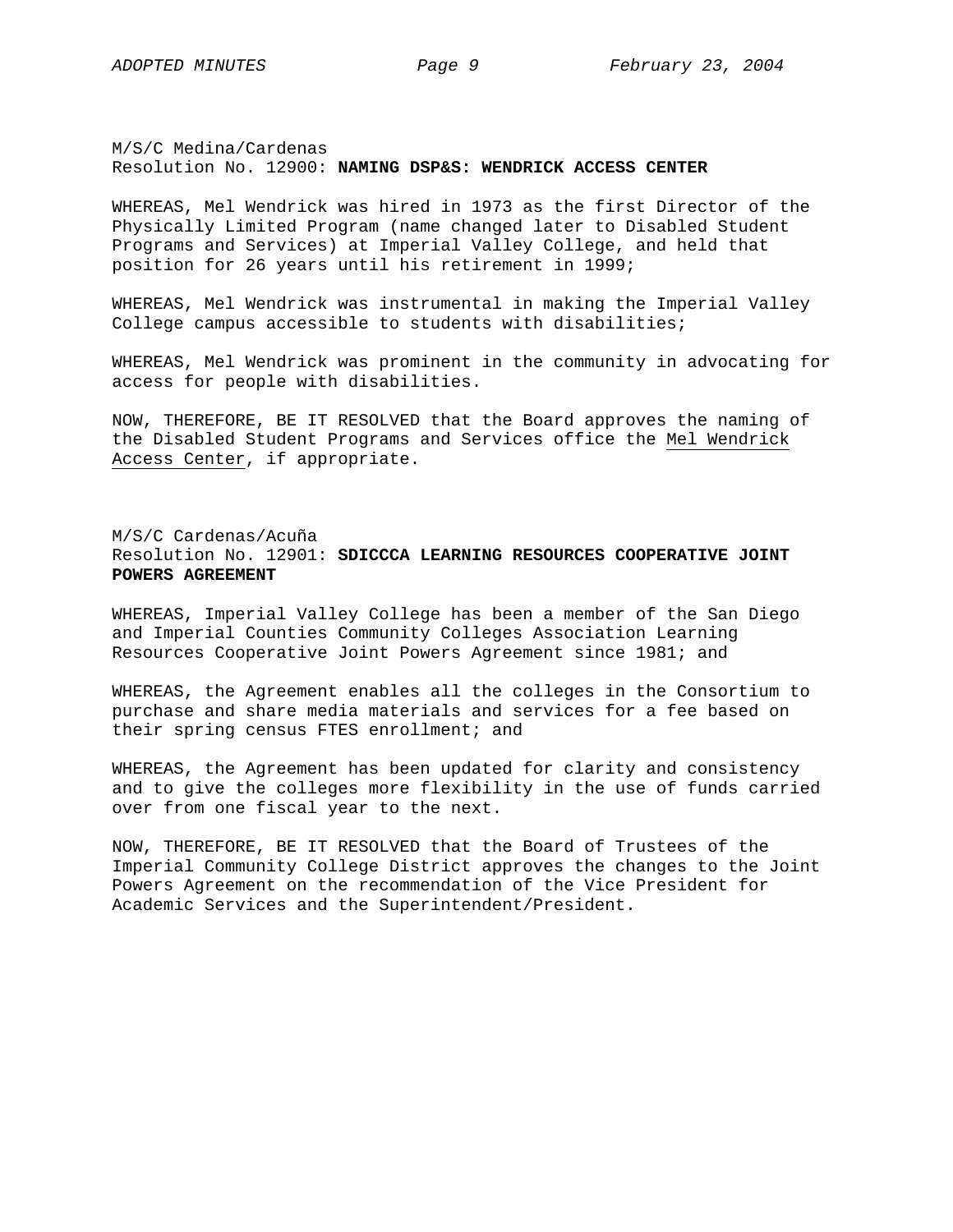M/S/C Cardenas/Acuña Resolution No. 12902: **DESTRUCTION OF RECORDS** 

BE IT RESOLVED that Board approves the reclassification of Class 2 records listed below to Class 3 disposable records. These records have met the retention period requirements of Sections 59023 through 59026 of the Title V Administrative Code, and are of no further use to the District.

| <b>DOCUMENT</b> |
|-----------------|
|                 |

YEAR ORIGINATED

| Final Grade Rosters                 | Fall 1995-Summer 1997 |
|-------------------------------------|-----------------------|
| Retired/Terminated Employee NOEs    | 1998-1999             |
| OT Cards/Payroll Records/Work Study | 1998-2001             |
| Time Sheets/Grant Payroll           |                       |
| PELL Vouchers & PR Reports          | 1998-2001             |
| PELL Grant Program                  | 1998-1999             |
| SARS Individual Corrections/POSS    | 1998-2000             |
| Awards                              |                       |
| Receipt Deposits W-Z/Completed      | 1998-1999             |
| District Requisitions               |                       |
| Miscellaneous                       | 1998-1999             |
| Subs. Slips                         | 1995-1998             |
| Consultants                         | 1990-1992             |
| Overload                            | Spring 1998           |
| NOEs & I9s                          | 1998-2001             |
| Grants & Payroll                    | Oct-December 1999     |
| Grant                               | 1999-2000             |
| PRL                                 | August 1999-June 2000 |
| W2s Copies District/Requisitions    | 1999-2000             |
| Cash Reconciliations                | 1999-2000             |
| ALLOC Reports                       | 1999-2000             |
| PELL Link Origination Lists         | 1999-2000             |
| SARS PELL Links Disbursement Lists  | 1999-2000             |
| Employee Address Listing by Work    | 1999-2000             |
| Location                            |                       |
| WS/PR                               | 1999-2000             |
| F/A Vouchers                        | 2000-2001             |
| Time Sheets                         | 2000-2001             |
| Checks Mailed                       | $7 - 10 - 01$         |
| ED-Express Communications           | 2000-2001             |
| Federal PELL Grant Program and      | $2000 - 2001$         |
| Various Reports                     |                       |
| F/A Initial Folder                  | $2000 - 2001$         |
| Organization and Disbursement Lists | $2000 - 2001$         |
| Exported and RECIO                  |                       |
| F/A Checks Paid and Cleared by VIB  | 1999-2001             |
| Grant WS Ledger                     | 1995-2001             |
| Grant Account Bank Statements       | 1999-2001             |
| Stop Payments Issued & Completed    | 1996-2000             |
| WS Grant Overpayments               | 1999-2001             |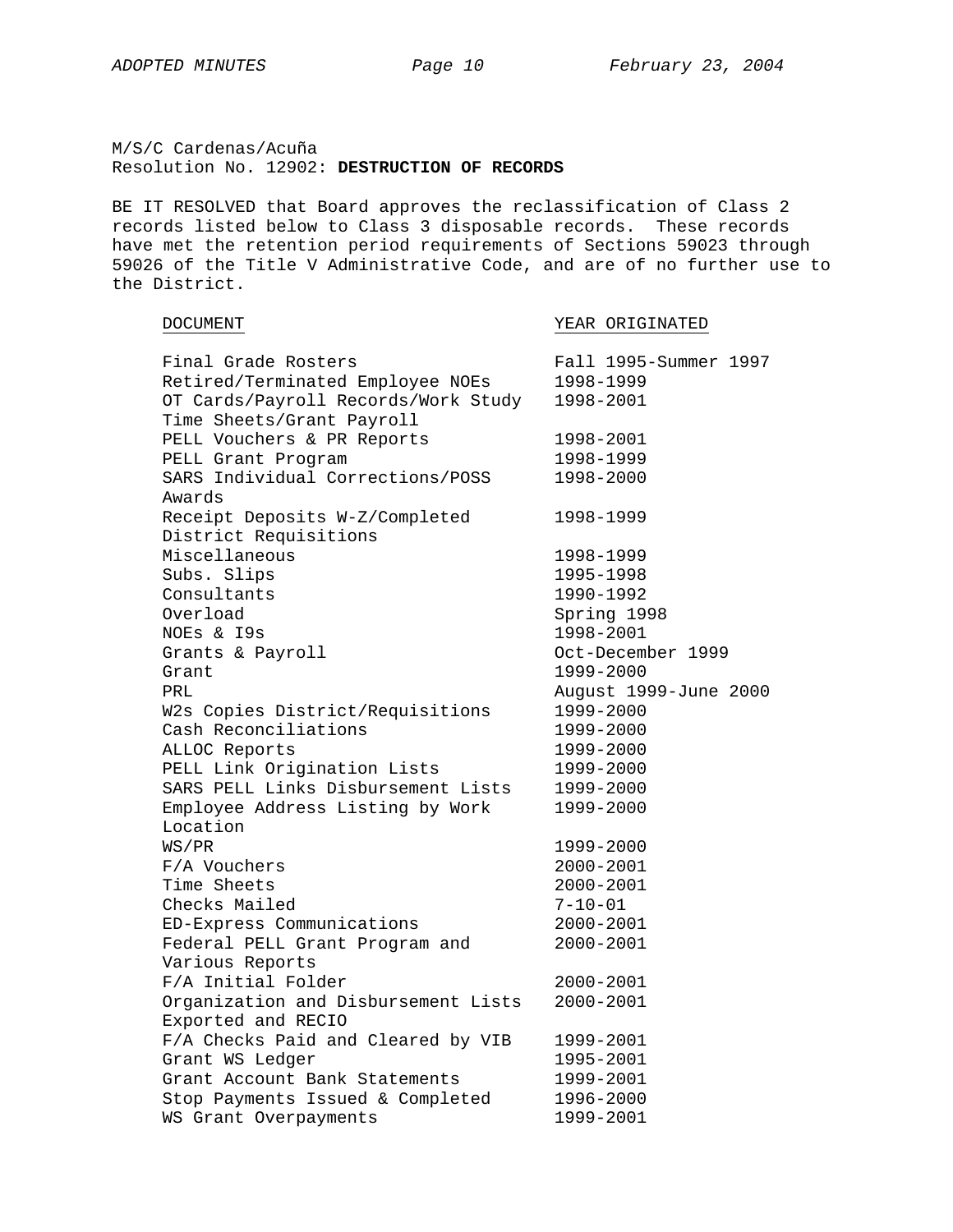| FA Stop Payments Issued             | 2000-2001 |
|-------------------------------------|-----------|
| W2 Forms                            | 1986-1999 |
| Student's W2s                       | 2000      |
| Full-Time Faculty Time Records      | 1991-1995 |
| Closed Classified Positions         | 1998-2001 |
| Classified Time Sheets              | 1998-2001 |
| O'Cards Summer/Fall/Spring          | 1991-1992 |
| IVC Transcripts                     | 1999      |
| First Census Roster                 | 1998-2001 |
| Spring/Summer/Fall                  |           |
| Final Grade Roster                  | 1998-2001 |
| Spring/Summer/Fall                  |           |
| External Campus Final Grade Rosters | 1998-2001 |
| Spring/Fall                         |           |
| CCFS Reports                        | 1993-1996 |
| CCFS Reports                        | 1994-1997 |
| GAIN Basic Skills Report            | 1995-1996 |
| IVC Transcripts                     | 2000      |

M/S/C Cardenas/Acuña Resolution No. 12903: **SUPPORT FOR PROPOSITION 57**

WHEREAS, the Economic Recovery Bond Act (Proposition 57) on the March 2004 state ballot is a one-time bond of up to \$15 billion to retire the state deficit; and

WHEREAS, state spending has exceeded revenues for three years, creating funding losses and volatility in state funding which have undermined stable, predictable and adequate funding to community colleges; and

WHEREAS, this bond measure would consolidate the deficit and allow California to restore fiscal stability without raising taxes; and

WHEREAS, California needs to set its fiscal house in order to start building for the future; and

WHEREAS, Proposition 57 will allow community colleges to continue to provide quality programs and services for students and assist them in preparing for employment or transfer to a four-year university; and

WHEREAS, Proposition 57 will keep the state solvent and prevent drastic cuts in education, health care, local government and public safety; and

WHEREAS, Proposition 57 will present the voters with the opportunity to determine whether a deficit bond should be enacted to provide fiscal stability for California's future; and

WHEREAS, this bond measure will not take effect unless voters also approve the California Balanced Budget Act (Proposition 58), which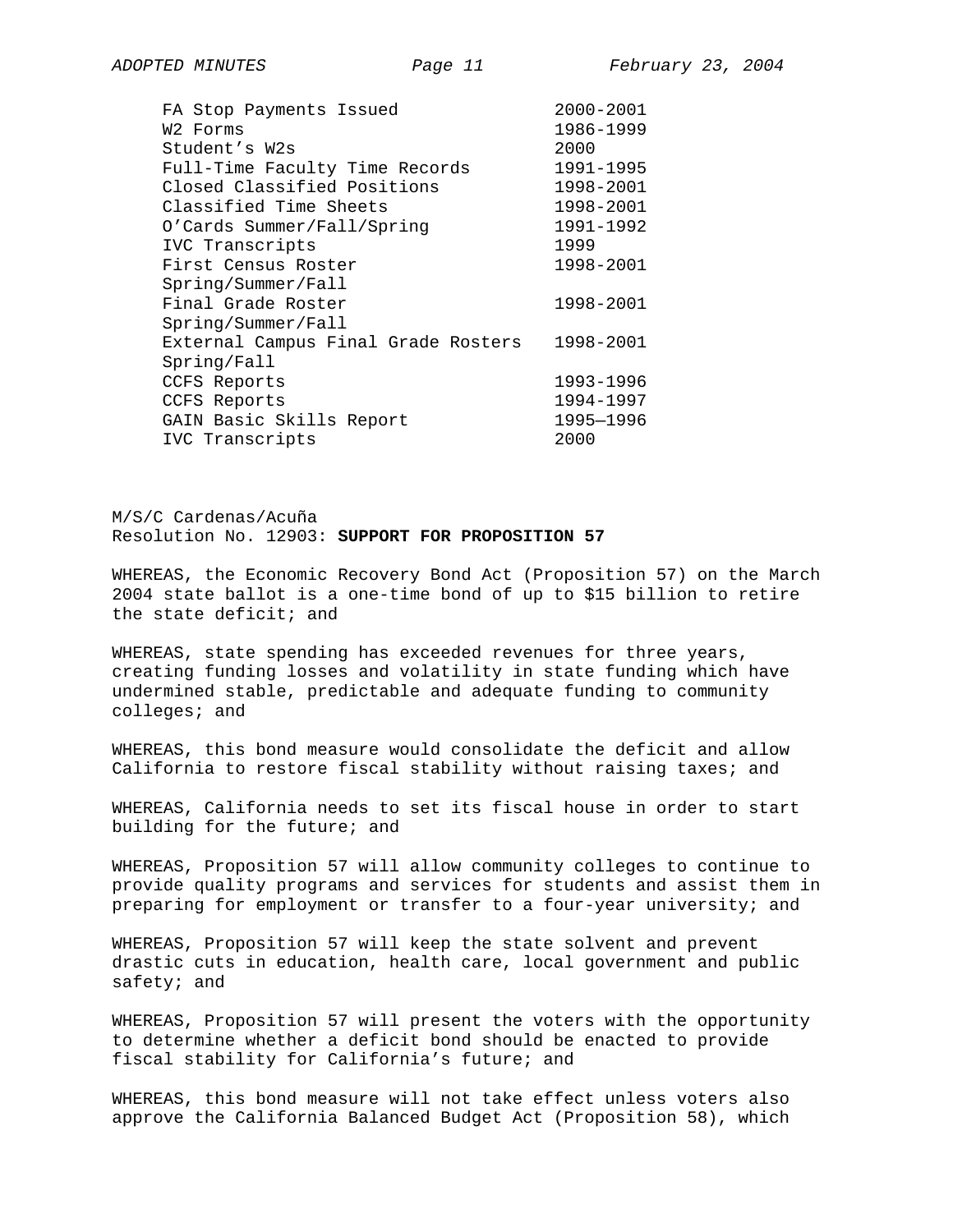prohibits borrowing to pay deficits every again and requires enactment of a balanced budget; and

WHEREAS, the failure of this bond could result in mid- and future-year cuts for public education including community colleges, thus placing extreme hardship upon community colleges and the students they serve as well as all other publicly funded agencies;

WHEREAS, Proposition 57 is fully funded by dedicating one quarter cent for the existing sales tax rate; and

WHEREAS, Proposition 57 would require no tax increase to pay the deficit bond;

THEREFFORE, BE IT RESOLVED that the Board of Trustees of the Imperial Community College District supports Proposition 57 (The Economic Recovery Bond Act) and encourages voters to become aware of the implications of its passage upon IVC.

M/S/C Cardenas/Acuña Resolution No. 12904: **SUPPORT FOR PROPOSITION 58**

WHEREAS, Proposition 58 (The Balanced Budget Act) requires the enactment of a balanced budget, addresses fiscal emergencies, and establishes a budget reserve; and

WHEREAS, Proposition 58 amends the California Constitution to require enactment of a balanced state budget, established a state budget reserve, and place limits on future borrowing to finance state budget deficits; and

WHEREAS, the Balanced Budget Act would require the Governor and Legislature to enact a balanced budget, and require the legislature to postpone other action until a budget is adopted;

WHEREAS, Proposition 58 would require that spending not exceed income each fiscal year, and establish a reserve of at least \$8 billion; and

WHEREAS, Proposition 58 would prohibit borrowing in the future to pay off deficits; and

WHEREAS, the balanced budget and debt limitation provisions in Proposition 58 are likely to result in more immediate actions to correct budgetary shortfalls;

WHEREAS, the provisions above would become operative only if the voters approve Proposition 57 (The Economic Recovery Bond Act) as well as Proposition 58; and

WHEREAS, if this measure fails, the result will be massive reductions to the California community college system, the students served by that system, and other public agencies;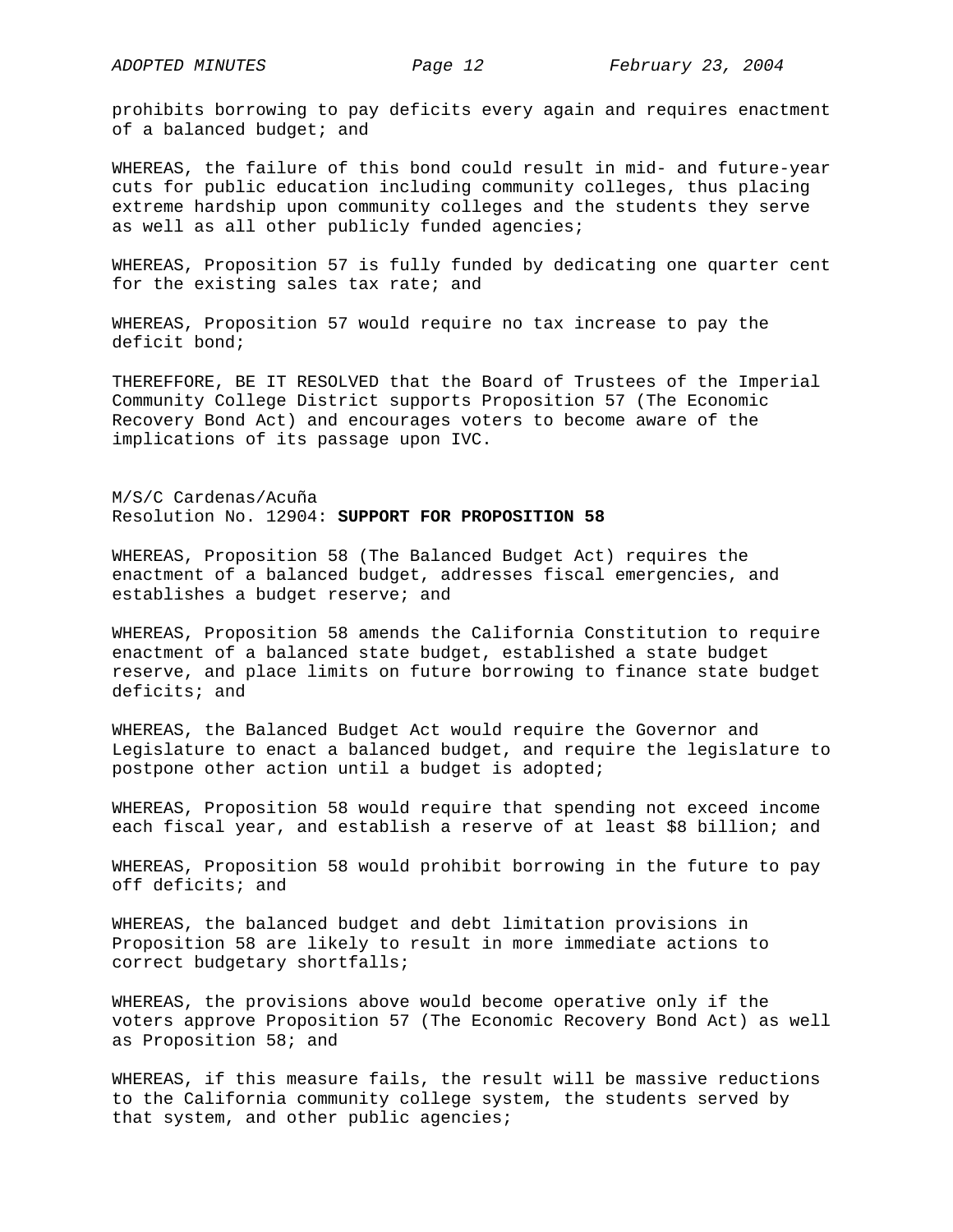THEREFORE BE IT RESOLVED that the Board of Trustees of the Imperial Community College District supports Proposition 58 (The California Balance Budget Act) and encourages votes to become aware of the implications of its passage upon Imperial Valley College.

M/S/C Cardenas/Medina Resolution No. 12905: **ACCREDITATION FOCUSED MIDTERM REPORT**

WHEREAS, Imperial Valley College received on June 15, 2001, the Interim Report from the Accreditation Commission Evaluation Team visit held on March 6-8, 2001; and

WHEREAS, the Commission asked that an Interim Report be submitted by November 1, 2002, responding to four recommendations, which was submitted, an evaluation team visited on November 4, 2002, and the Commission on January 17, 2003 accepted the report.

WHEREAS the Commission further required that a Focused Midterm Report be submitted by March 15, 2004.

WHEREAS Imperial Valley College certifies that there was broad participation by the campus community, and we believe the Recommendation Responses accurately reflect the nature and substance of this institution.

BE IT NOW RESOLVED that the Board approves the submission the Focused Midterm Report responding to two recommendations to the Accrediting Commission for Community and Junior Colleges, Western Association of Schools and Colleges, and further commends everyone that contributed to finalizing this Focused Midterm Accreditation Report.

M/S/C Cardenas/Medina Resolution No. 12906: **LIBRARY TECHNICIAN PROGRAM**

BE IT RESOLVED that the Board approves the recommendation of the Curriculum and Instruction Committee (3/21/02) and the Academic Senate (11/20/03) adding the Library Technician Program.

M/S/C Medina/Acuña to go into **CLOSED SESSION** 

- 1. CONFERENCE WITH LEGAL COUNSEL: Anticipated Litigation-- Significant exposure to litigation pursuant to subdivision (b) of Section 54956.9: Three Cases
- 2. CONFERENCE WITH LEGAL COUNSEL EXISTING LITIGATION Subdivision (a) of section §54956.9) Name of cases: Roy Bernardi, Claim No. WCSISC2003034098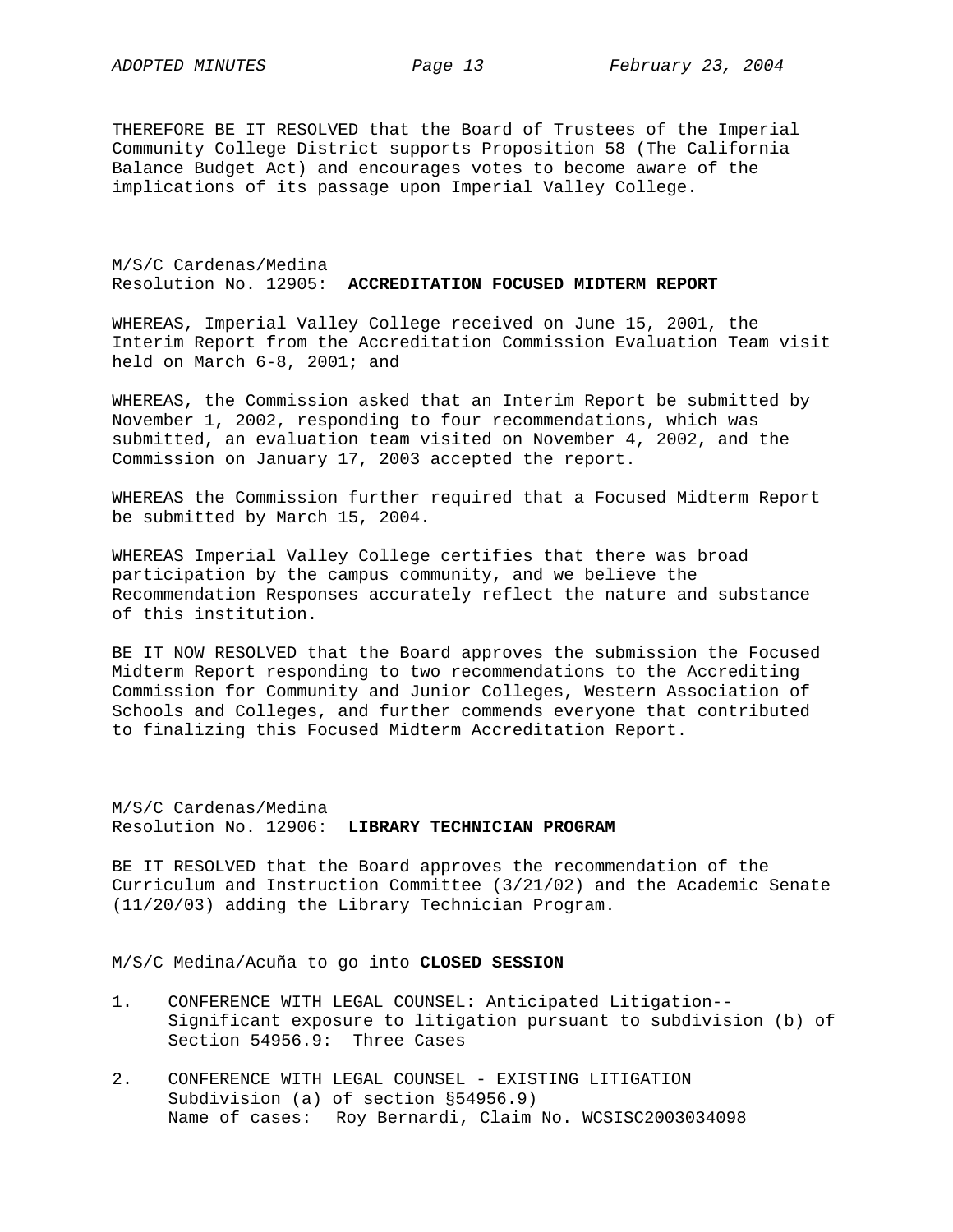3. NEGOTIATIONS UNDER THE EDUCATIONAL EMPLOYMENT RELATIONS ACT Conference with District Negotiators RE: Direction for Negotiations

M/S/C Cardenas/Medina to go back to **OPEN SESSION** 

Board President Ramirez announced that legal counsel gave updates relating to Items 1 and 2, and direction was given to District negotiators in Item 3.

M/S/C Cardenas/Wong Resolution No. 12907: **INJURY AND ILLNESS PREVENTION PROGRAM** 

WHEREAS, California Code of Regulations, Title 8 (8 CCR), Section 3203, requires that employers:

- shall provide and maintain a safe and healthful workplace for employees; and
- shall establish, implement and maintain an effective written Injury and Illness Prevention Program;

WHEREAS, the Environmental Health and Safety Committee recommends implementation of the INJURY AND ILLNESS PREVENTION PROGRAM, which has been developed in compliance with state and federal statutes and regulations.

NOW, THEREFORE, BE IT RESOLVED that the Board approves the INJURY AND ILLNESS PREVENTION PROGRAM, and that it shall become effective February 23, 2004.

M/S/C Cardenas/Wong Resolution No. 12908: **MEDICAL DIRECTOR AGREEMENT FOR EMS**

WHEREAS the Emergency Medical Services (EMS) Program is required, for accreditation purposes, to have a Medical Director in charge of the program who is a qualified physician, licensed to practice medicine in the State of California, and is an emergency medicine specialist, and has the requisite skills, education, training and certification;

WHEREAS on March 14, 2001, the Planning and Budget Committee agreed to enter into an Agreement with Bruce E. Haynes, M.D., to take effect on April 1, 2001, to be renewed through June 30, 2004, and thereafter annually on July 1, 2004; and

WHEREAS the EMS Medical Director took on additional EMS duties in January 2003.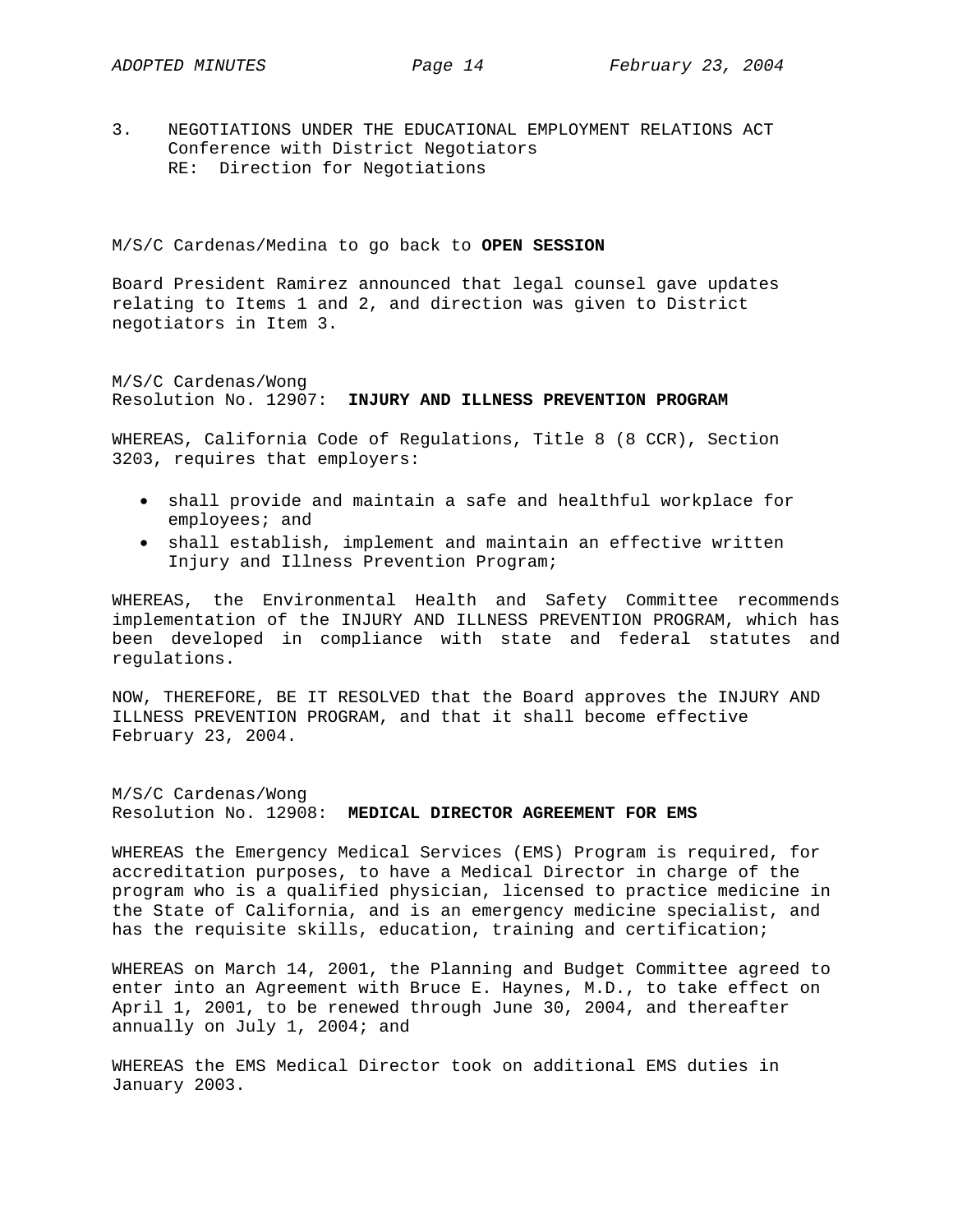BE IT NOW RESOLVED that the Board approves the recommendation of the Vice President for Academic Services, and the Director of Nursing Education and Health Technologies, to renew the Medical Directorship Agreement effective January 1, 2004 through June 30, 2004, and July 1, 2004 through June 30, 2005, at a cost of \$13,000.00 per year.

M/S/C Cardenas/Wong Resolution No. 12909: **REEMPLOYMENT OF ACADEMIC PERSONNEL FOR THE 2004- 2005 ACADEMIC YEAR**

BE IT RESOLVED that the following academic personnel be reemployed, as credentialed at the appropriate classification and step contingent upon verification of records, for the 2004-2005 school year:

| 11 month             | Andres, Benny<br>Aragon, Raul<br>Archuleta, Joe<br>**Armenta, Celeste                                                                                                                                                                                 |
|----------------------|-------------------------------------------------------------------------------------------------------------------------------------------------------------------------------------------------------------------------------------------------------|
| 11 month<br>11 month | Artechi, G. Olga<br>*Avila, Beatriz<br>*Barba, Cecilia<br>Beckley, Jeffrey<br>Bemis, Roberta                                                                                                                                                          |
| 11 month             | Beope, Frances<br>Biley, Patti                                                                                                                                                                                                                        |
| 11 month             | **Blair, Pauline<br>Blek, Craig<br>Borchard, Mary Kay<br>*Byrd, Krista (Spring 2005)                                                                                                                                                                  |
| 11 month             | Campos, Gilbert                                                                                                                                                                                                                                       |
| 11 month             | Cañez-Savala, Said<br>Carlson, C. Marylynn<br>Carnes, Dennis<br>*Craven, Julie<br>Croft, Donna<br>Cypher, Jackilyn<br>**David, Samuel<br>**Davis, Donna<br>**Davis, Lincoln<br>Decker, Van<br>Deyo, Jeffrey<br>*Dorantes, Kathleen<br>Drury, David A. |
| 11 month             | Esqueda, Jesus<br>Fischer, Fred<br>**Fisher, James<br>Fitzsimmons, Richard<br>Gage-Mosher, Ronald                                                                                                                                                     |
| 11 month             | Garcia, Raquel<br>*Gehler, Nicolas<br>Ghanim, Walid                                                                                                                                                                                                   |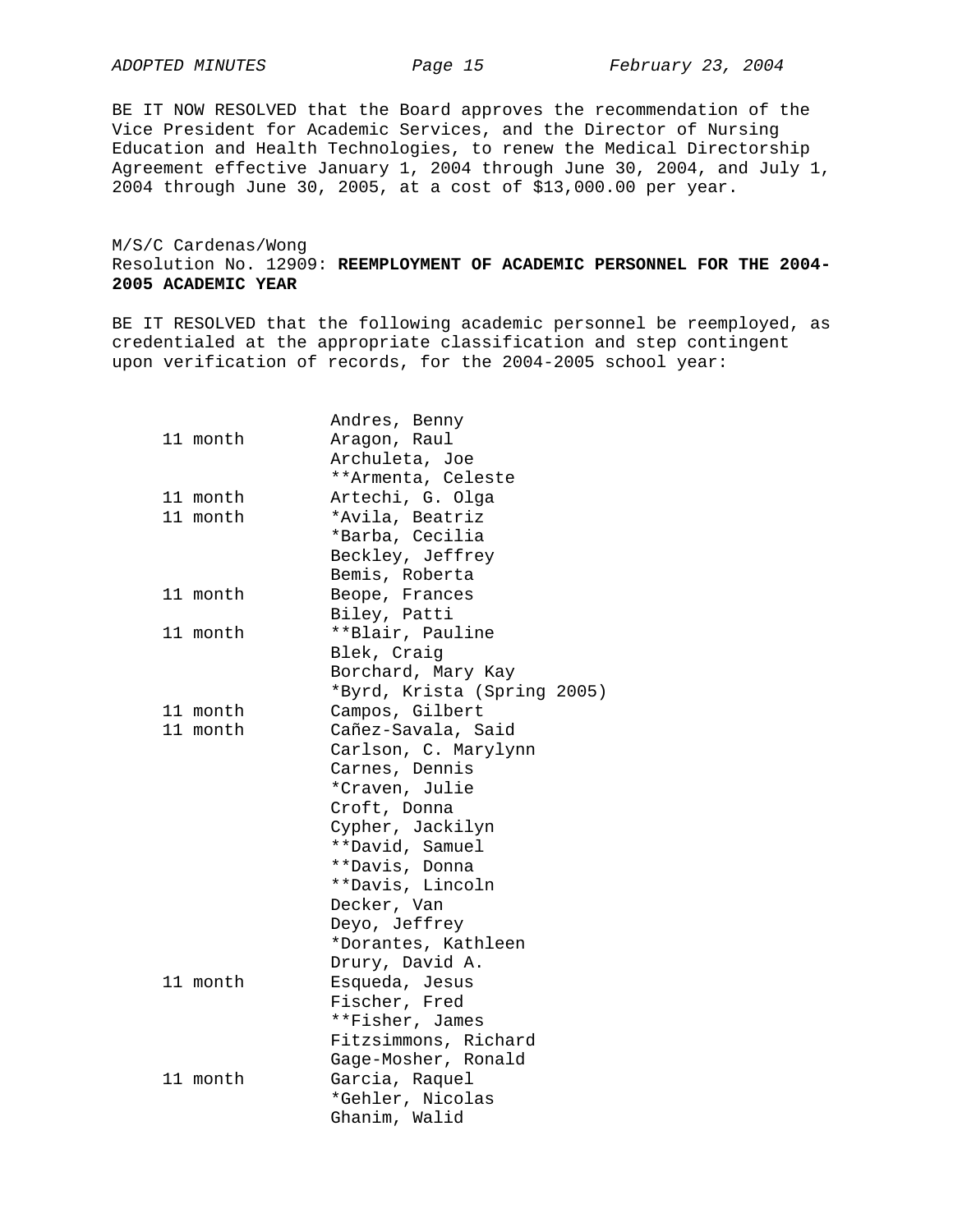|          | Giauque, Gerald                                  |
|----------|--------------------------------------------------|
| 11 month | Gilbertson, Tom                                  |
|          | **Gretz, Suzanne                                 |
| 11 month | Guzman, Cesar                                    |
|          | Hann, Carol                                      |
|          | Hansink, Todd                                    |
|          | Harris, Diane                                    |
|          | **Higgins, S. Brenda                             |
|          | Horton, Sidne                                    |
|          | Jacklich, Joel                                   |
|          | Jacobson, Eric                                   |
| 11 month | Kalin, Janeen                                    |
|          | Kelly, Nannette                                  |
| 11 month | Lee, Carol                                       |
|          | *Lee, James                                      |
|          | **Lehtonen, Eric                                 |
|          | *Leppien-Christensen, J. Kristopher(Spring 2005) |
| 11 month | Lofgren, Mary                                    |
|          | Lopez, Jose                                      |
| 11 month | Lopez, Sergio                                    |
| 11 month | **Lovitt, Paige                                  |
|          | Luoma, Craig                                     |
| 11 month | Marcuson, Bruce                                  |
| 11 month | Marquez, Ralph                                   |
|          | *Martini, Donald                                 |
| 11 month | **Mazeroll, Lorrainne                            |
|          | McCormick, Michael                               |
|          | McNeece, P. Brian<br>Mecate, Jim                 |
|          | Meek, Al                                         |
| 11 month | Mercado, M. Lourdes                              |
|          | Miller, Fonda                                    |
|          | **Miller, Ivan                                   |
| 11 month | Nava, Norma                                      |
|          | Nilson, Barbara                                  |
| 11 month | Nuñez, Norma                                     |
|          | Orensztein, Armand                               |
| 11 month | Orfanos-Woo, Stella                              |
|          | Ortega, Alicia                                   |
|          | Paine, Thomas W.                                 |
|          | Patterson, James                                 |
| 11 month | *Plascencia, Jose (Spring 2005)                  |
|          | Pollock, Diedre                                  |
|          | Ponce, Josefina                                  |
|          | **Pradis, Ricardo                                |
|          | Rapp, Frank                                      |
|          | **Riehle, Betsy                                  |
|          | Rodgers, Gary                                    |
| 11 month | Rodgers, Valerie                                 |
|          | **Rowley, Deirdre                                |
|          | Ruiz, Angelica                                   |
|          | Santistevan, Judy                                |
|          | Scheuerell, Edward                               |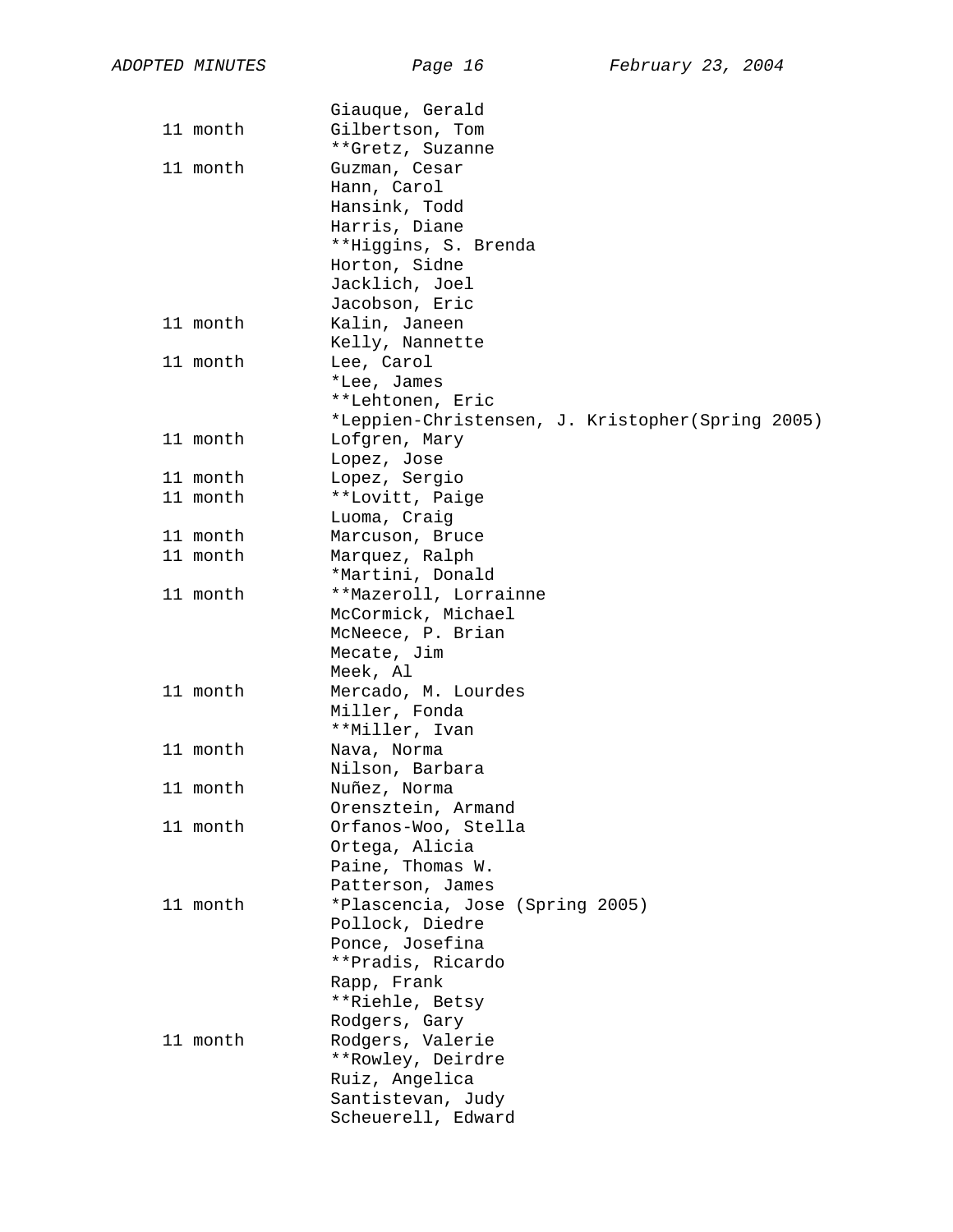|          | **Sheppard, David             |
|----------|-------------------------------|
|          | Shokoufi, Mardjan             |
|          | **Simpson, Scott              |
|          | Staton, M. Robin              |
|          | Stroud, Jean                  |
|          | Stuart, Barbara               |
|          | Suczek, Peter                 |
|          | Thibodeaux, MariaElena        |
|          | **Trax, Daniel                |
| 11 month | Tucker, Jill                  |
|          | **Voldman, Aleksandr          |
| 11 month | Welch, T. Larry               |
| 11 month | *Zazueta, Cathy (Spring 2005) |
| 11 month | Zhao, Lianna                  |
|          | Zielinski, David              |
|          | Zobell, Sherry                |
|          |                               |

- \* Have fulfilled tenure obligations and shall be reemployed as tenured for the 2004-2005 academic year
- \*\* Probation
- All others are tenured.

### M/S/C Cardenas/Wong Resolution No. 12910: **REEMPLOYMENT OF CATEGORICALLY FUNDED ACADEMIC PERSONNEL FOR THE 2004-2005 ACADEMIC YEAR**

BE IT RESOLVED that the following certificated employees be reemployed, as temporary, full-time non-tenure track contract personnel contingent upon continued funding of the Federal/State grant designated and verification of records:

| NAME                | PROJECT POSITION | FUNDING<br>SOURCE | TIME<br>FRAME          |
|---------------------|------------------|-------------------|------------------------|
| Alvarado, Beatriz   | Counselor        | Federal           | $9/1/04$ to<br>8/31/05 |
| Arguelles, Trinidad | Counselor        | State             | $7/1/04$ to<br>6/30/05 |
| Diaz, Dolores       | Project Director | Federal           | $9/1/04$ to<br>8/31/05 |
| Esquer, Maria       | Counselor        | State             | $7/1/04$ to<br>6/30/05 |
| Felix, Mireya       | Counselor        | State             | $7/1/04$ to<br>6/30/05 |
| Fletes, Myriam      | Project Director | Federal           | $9/1/04$ to<br>8/31/05 |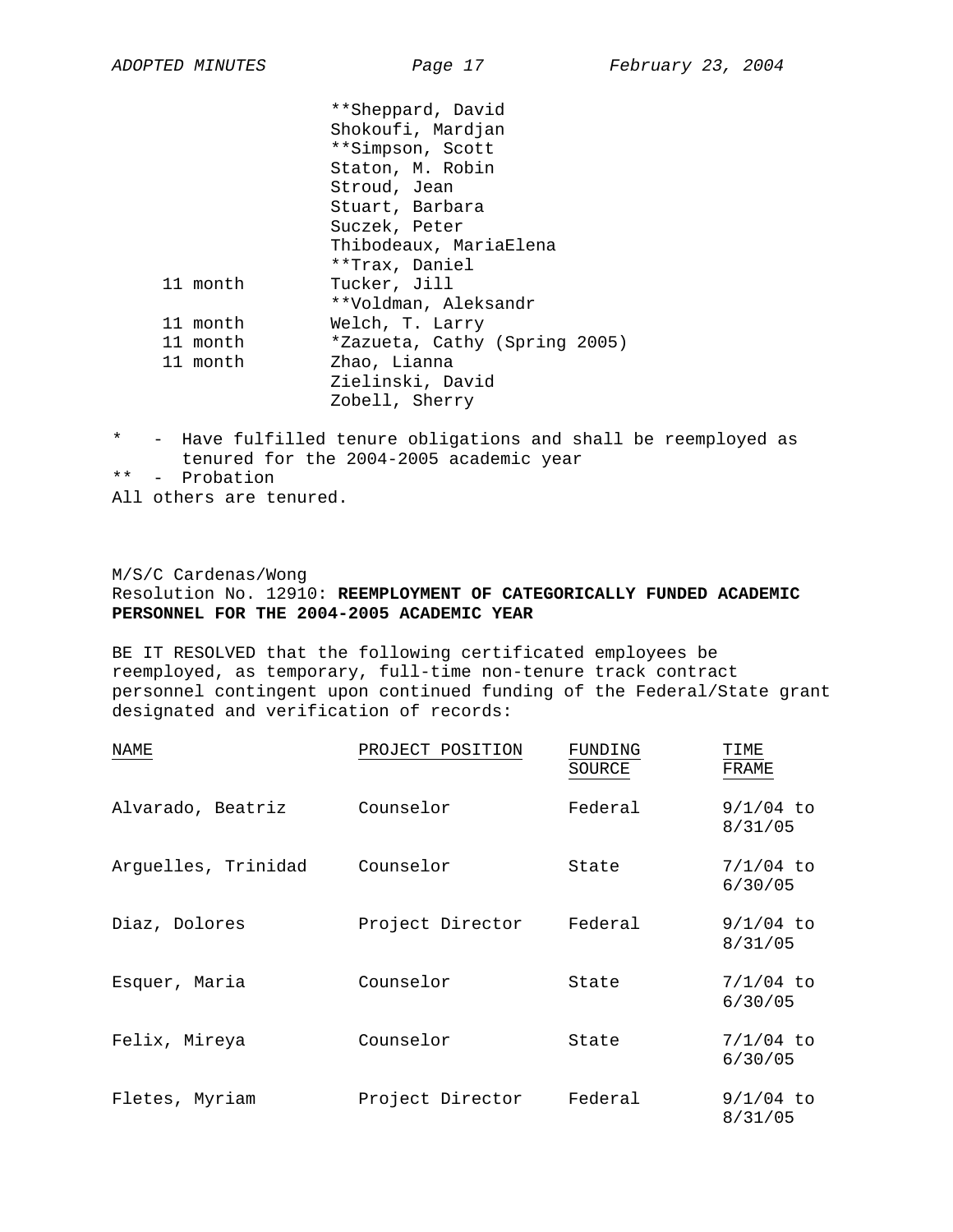| ADOPTED MINUTES | Page 18          | February 23, 2004 |                        |
|-----------------|------------------|-------------------|------------------------|
| Fristrup, Carey | Counselor        | State             | $7/1/04$ to<br>6/30/05 |
| Garcia, Martha  | Counselor        | State             | $7/1/04$ to<br>6/30/05 |
| Lopez, Rosalie  | Project Director | Federal           | $6/1/04$ to<br>5/31/05 |
| Romero, Yolanda | Coordinator      | State             | $7/1/04$ to<br>6/30/05 |
| Sandoval, Lilia | Counselor        | State             | $7/1/04$ to<br>6/30/05 |

### M/S/C Cardenas/Wong Resolution No. 12911: **REEMPLOYMENT OF ADMINISTRATIVE PERSONNEL FOR THE 2004-2005 ACADEMIC YEAR**

BE IT RESOLVED that the following administrative personnel be reemployed for the 2004 – 2005 school year:

| (a) Berry, Kathy     | Director of Nursing/Health Technologies                             |
|----------------------|---------------------------------------------------------------------|
| (b) Boenheim, Marion | Director of Human Resources/Equal Employment<br>Opportunity Officer |
| (c) Buckel, Eileen   | Dean of Learning Services                                           |
| (d) Ceasar, Ted      | Director of Disabled Students Programs<br>and Services              |
| (e) Fenn, Renee      | Dean of Instruction for Extended Campus                             |
| (f) Hudson, Thomas   | Dean of Business Services                                           |
| (g) Huerta, Gonzalo  | Dean of Instruction for Applied Sciences                            |
| (h) Jaime, Victor    | Vice President for Student Services                                 |
| (i) Magno, Jan       | Dean of Financial Aid and State Programs                            |
|                      | (j) Westerfield, Kathie Director of Admissions and Records          |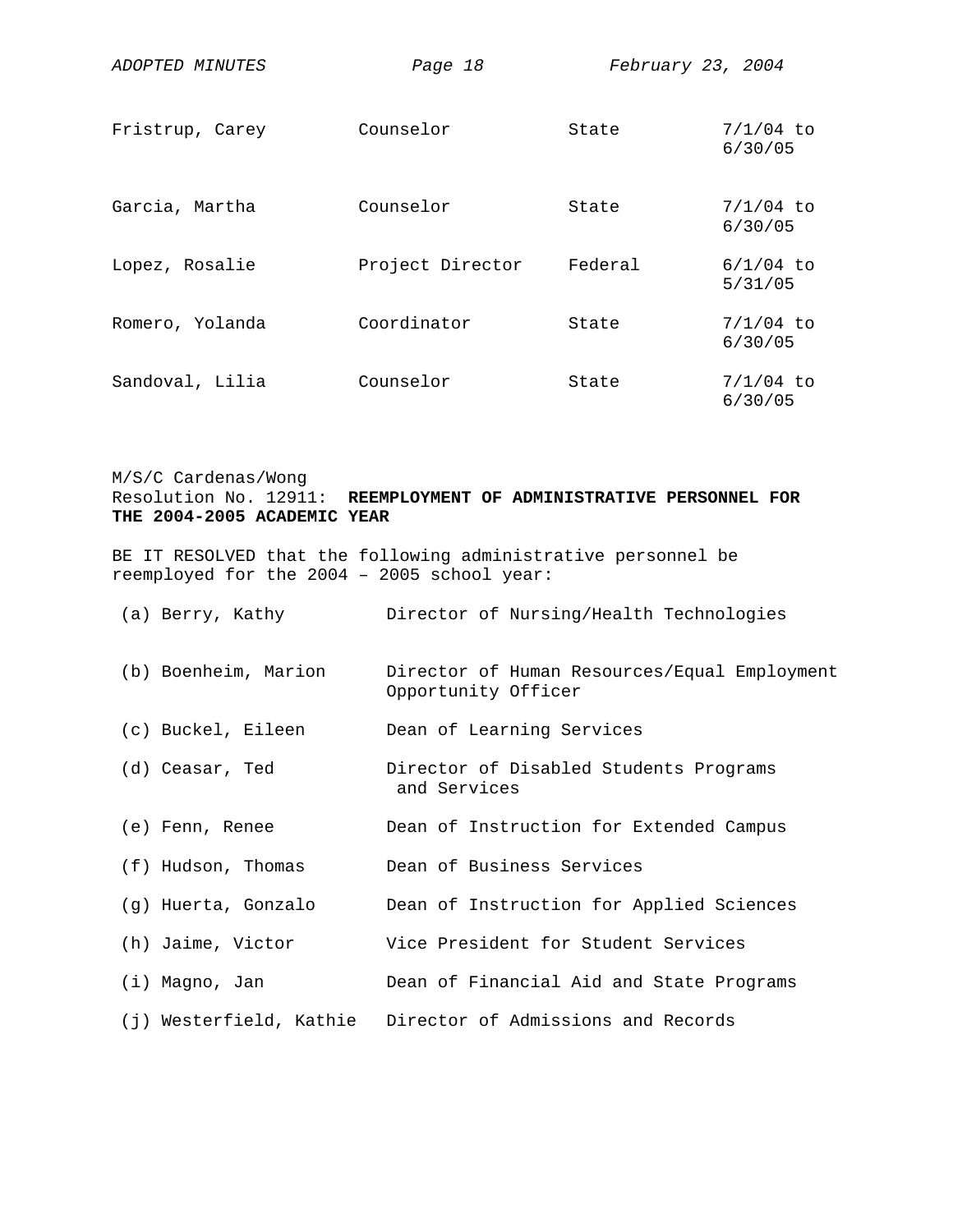M/S/C Cardenas/Wong Resolution No. 12912: **OVERLOAD ASSIGNMENTS**

BE IT RESOLVED that the following academic personnel be paid for their overload assignments in excess of six hours per week for the spring 2004 semester in accordance with the rate established in Resolution No. 12564, III-5 (October 9, 2002):

NAME NAME ASSIGNMENT

| Armenta, Celeste     | Health Education/Nursing     |
|----------------------|------------------------------|
| Barba, Cecilia       | History                      |
| Bemis, Roberta       | English                      |
| Biley, Patti         | ESL                          |
| Borchard, Mary Kay   | Administration of Justice    |
| Carlson, C. Marylynn | Health Education/Nursing     |
| Cypher, Jackilyn     | Emergency Medical Technician |
| Davis, Donna         | Nursing                      |
| Fields, Rebecca      | Biology                      |
| Fisher, James        | Chemistry                    |
| Gehler, Nicolas      | Physical Education           |
| Giauque, Gerald      | French                       |
| Gilbertson, Thomas   | Art.                         |
| Guzman, Cesar        | Special Studies-Citizenship  |
| Higgins, Brenda      | Nursing                      |
| Lopez, Jose          | Automotive                   |
| Luoma, Craig         | Nursing                      |
| Marcuson, Bruce      | Administration of Justice    |
| McCormick, Michael   | English/Physical Education   |
| Meek, Al             | Nursing                      |
| Pollock, Dierdre     | Nursing                      |
| Rowley, Deirdre      | English                      |
| Scheuerell, Edward   | ESL                          |
| Stroud, V. Jean      | Nursing                      |
| Tucker, Jill         | Physical Education           |
| Welch, Thomas        | History/Library              |
| Williams, Jack       | Nursing/Health Assistant     |
| Zhao, Lianna         | Anatomy/Physiology           |
| Zielinski, David     | English                      |
|                      |                              |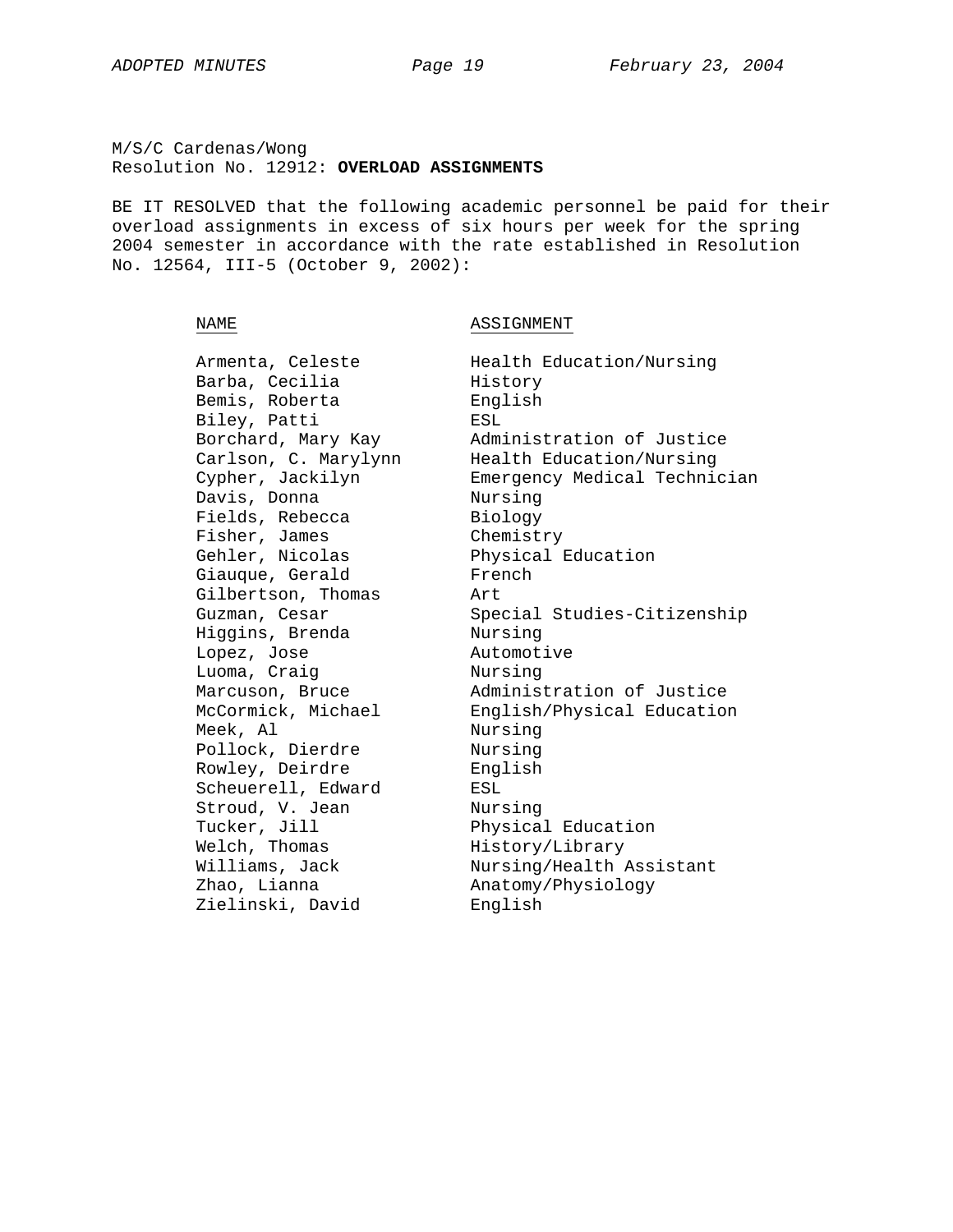M/S/C Cardenas/Wong Resolution No. 12913: **TEMPORARY ACADEMIC EMPLOYMENT**

BE IT RESOLVED that the following academic personnel be employed for the period of February 12, 2004 through May 29, 2004, as temporary contract personnel, pending medical and background clearance:

| NAME            | CLASSIFICATION/STEP                                                               | ASSIGNMENT                |
|-----------------|-----------------------------------------------------------------------------------|---------------------------|
| Staten, Patrick | Appropriate Classification<br>and Step Contingent Upon<br>Verification of Records | Mathematics<br>Instructor |

M/S/C Cardenas/Wong Resolution No. 12914: **EMPLOYMENT OF PER-SESSION INSTRUCTORS**

BE IT RESOLVED that the following personnel be employed during the Spring 2004 semester, as credentialed, at the hourly rate provided for in Resolution No. 12564. Employment is contingent upon verification of records, credentials, finger printing clearance, and sufficient enrollment, or whether the class is essential to a full-time instructor's load:

NAME NAME POSSIBLE ASSIGNMENT

| Aguirre, Fernando    | Spanish                   |
|----------------------|---------------------------|
| Andrade, Maria       | Human Relations           |
| Blankenship, Timothy | Administration of Justice |
| *Galindo, Lorenzo    | Welding                   |
| Herrera, Cynthia     | Human Relations           |
| *Substitute          |                           |

M/S/C Cardenas/Wong Resolution No. 12915: **EMPLOYMENT OF PER-SESSION INSTRUCTORS**

BE IT RESOLVED that pursuant to Title V 53430, California Education Code Section 87359, and District Hiring Procedures (Resolution No. 11647 dated June 9, 1999) the following individuals have been determined to possess qualifications that are at least equivalent to the minimum qualifications for the disciplines indicated, and are hereby approved to teach subjects under said discipline for academic year 2003-2004:

| NAME |  | POSSIBLE ASSIGNMENT |
|------|--|---------------------|
|      |  |                     |
|      |  |                     |

| Lang, Dennis      | Music |
|-------------------|-------|
| Williams, Kjersti | Music |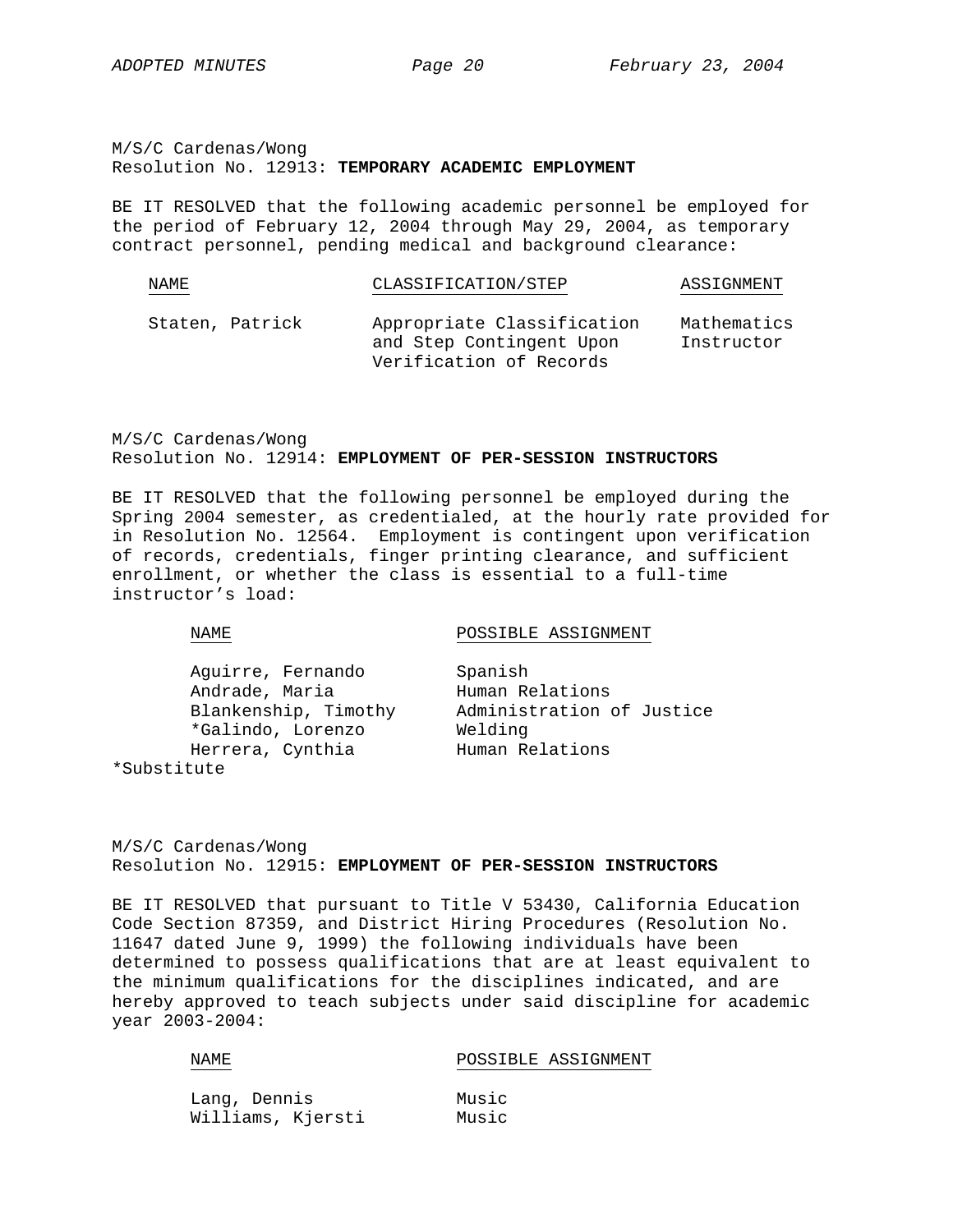M/S/C Cardenas/Wong Resolution No. 12916: **EMERITUS FACULTY**

BE IT RESOLVED that the Board grant Emeritus status and all of the entitlements associated with this distinction for years of service to Richard Hann, Jim Pendley, and Dr. Robert Wilhelm, who henceforth will be known as Professors Emeriti.

M/S/C Cardenas/Wong Resolution No. 12917: **GOLDEN HANDSHAKE FOR CLASSIFIED PERSONNEL**

WHEREAS Imperial Community College District, under a contract administered by the Imperial County Schools, participates in the Public Employees' Retirement Systems; and

WHEREAS, Imperial Community College District desires to provide a designated period for Two Years Additional Service Credit, Section 20904, based on the contract amendment included in said contract, which provided for Section 20904, Two Years Additional Service Credit, for eligible miscellaneous member;

NOW, THEREFORE, BE IT RESOLVED, that Imperial Community College District does seek to add a designated period, and does hereby authorize this Resolution indicating a desire to add a designated period from March 23, 2004 through June 29, 2004, for miscellaneous members eligible to retire in the Imperial Community College District.

M/S/C Cardenas/Wong Resolution No. 12918: **VOLUNTEER EMPLOYMENT**

BE IT RESOLVED that approval is given to Leo Casarez, Volunteer Men's Tennis Coach, and that he be covered by Workman's Compensation Insurance from February 24, 2004 through May 8, 2004.

BE IT FURTHER RESOLVED that thanks is extended to Leo Casarez for his contribution to Imperial Valley College.

M/S/C Cardenas/Wong Resolution No. 12919: **CLASSIFIED MANAGER RESIGNATION**

BE IT RESOLVED that the resignation of the following classified manager be accepted at the date indicated

| <u>NAME</u>     | POSITION                              | DEPARTMENT             | FUNDING  | RANGE   | EFFECTIVE |
|-----------------|---------------------------------------|------------------------|----------|---------|-----------|
| Kenner,<br>Mark | Director of<br>Technology<br>Services | Information<br>Systems | District | $R - D$ | 4/2/04    |